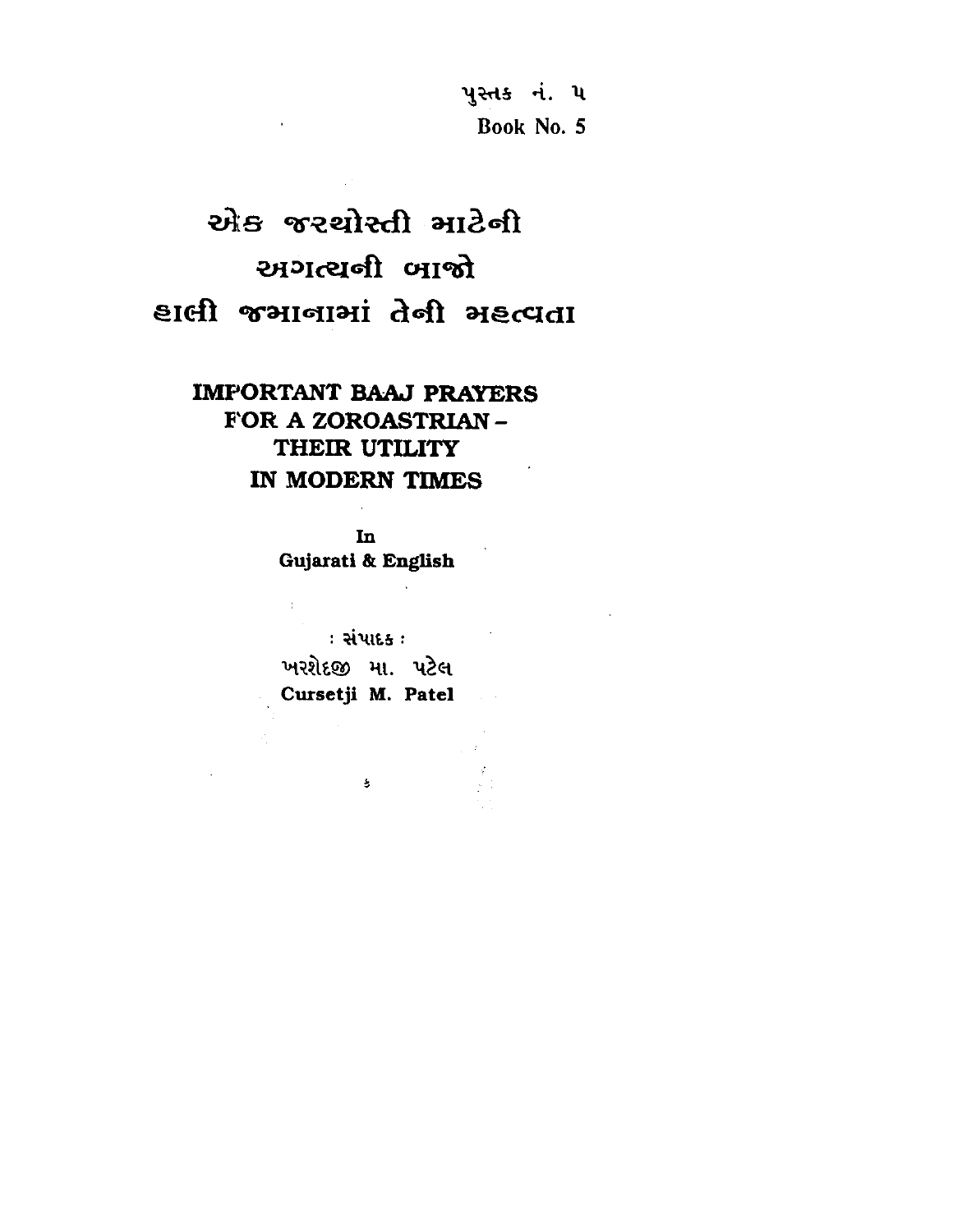ચીનીવાલા બિરાદરો અને મસાની બિરાદરો  $\mathbf{a}$ અર્પણ

**DEDICATED TO CHINIWALLA BROTHERS AND MASANI BROTHERS** 

 $\mathbf{v}$ 

 $\omega_{\rm{max}}$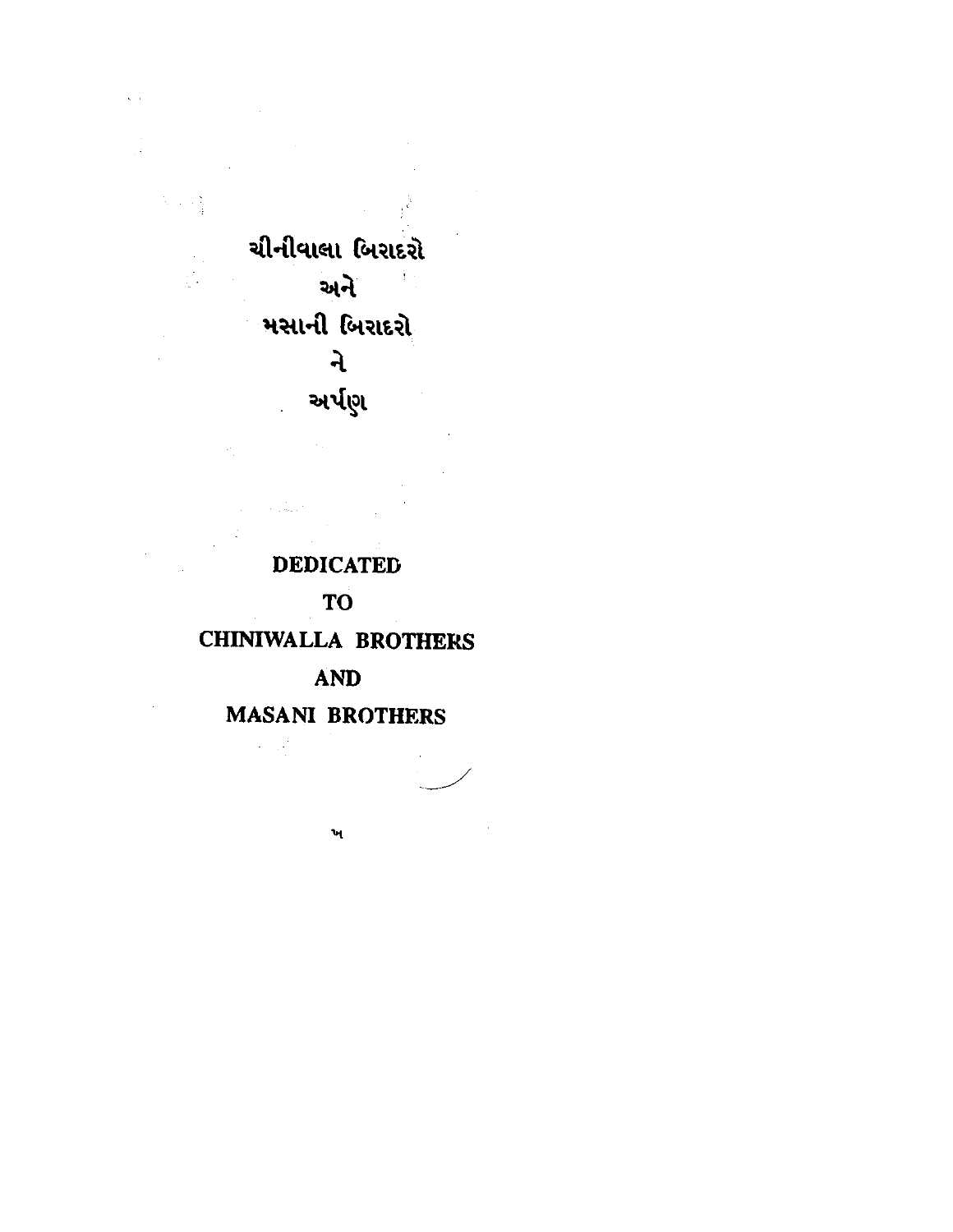#### **INDEX**

| શરૂઆતનો ખુલાસો                                                      | ચ        |
|---------------------------------------------------------------------|----------|
| About this Book                                                     | 54       |
| નીરંગ-ઈ-આબે.ઝર                                                      | ۹        |
| પીશાબ યા હાજતે જતી વખતે ઘરવાની બાજ                                  | 3        |
| હમામની યાને રોજ નાહતી વખતે લેવાની બાજ                               | k.       |
| બાજ જમવાની                                                          | 90       |
| નખ. બાલ કાપતી વખતે ભણવાની નીરંગ (૧)                                 | ٩З       |
| બાલ માટેની ખારા બીજી નીરંગ                                          |          |
| ઈત્તેલામની બાજ                                                      | 97       |
|                                                                     | 97       |
| વઘારો - ઊંઘમાંથી ઉઠીને બીછાણામાંજ બેસીને ભણવાની નીરંગ               | 99       |
| રાત્રીએ સુતી વખતે કરવાની ભલી દુઆ                                    | ۹૭       |
| તરો-ગોમએઝ-આબેઝર                                                     | ٩૮       |
| Baaj to be recited in the Morning on Awakening                      | 19       |
| Baaj to be recited while proceeding to<br>Answer the call of Nature |          |
| Baaj to be recited and Tarikat to be observed                       | 20       |
| while proceeding for a bath                                         | 21       |
| Baaj to be recited while proceeding to eat                          | 24       |
| Baaj to be recited while cutting nails or                           |          |
| the hair on the head                                                | 25       |
| Baaj to be recited while cutting the hair near                      |          |
| the private parts (Pubic hair)                                      | 26       |
| Baaj to be recited by men when faced with the                       |          |
| situation of nocturnal emission (wet dream)<br>Additional :-        | 27       |
|                                                                     |          |
| Unghmathi uthine Bichhanamaj Besine<br>Bhanvani Nirang              |          |
| Ratre Suti Vakhate Karvani Bhali Dua                                | 29<br>29 |
| Taro/Gaome:/Ab-e-zar                                                | 30       |
| Practical Viewpoint                                                 | 31       |
| Dini-Avaz                                                           | 32       |
| ગ                                                                   |          |
|                                                                     |          |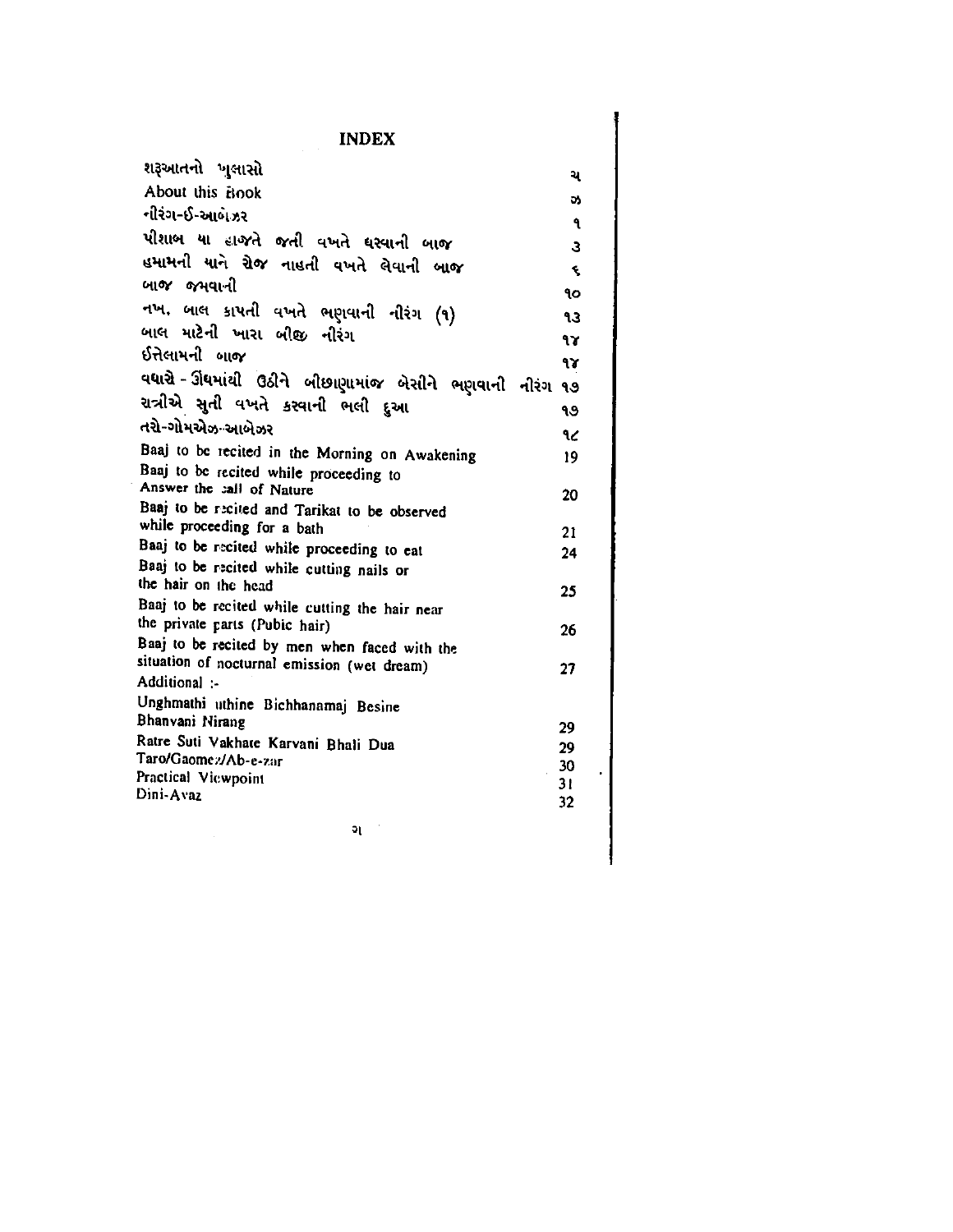### શરૂઆતનો ખુલાસો

આપણા પુજય પેગામ્બર સાહેબે જરથોસ્તી દએનમાં એવી તરીકતો આપી છે, કે જેથી આપણા જીવજાનને પોષણ આપતી ગવની ગતીનું જોર વધે, અને વોહુનને લગતી ખરફસ્ત્રી તોરની હવસોની ગતીનું જોર દબાય. દ્રજની ગતી, આપણાં જાનને ટેકવનાર - અઝદ ઉપર હલ્લો કરી, આપણા જીંદગીના પાણીને સુકવી નાખીને, આપણને ખતમ કરી નાખે છે. તરીકતો જે જરથોસ્તી દીનની નાની મોટી છે, જેમાં બાજોનો ભાગ ઉપયોગી અને નહિ ચુકાય તેવાં પારસીપણાને ટેકવવાની, અને કુદરતી રીતે બહાર નીકળતી દ્રુજી ગતીને, નરમ કરી અને ગવની ઉપરના ભારને ઓછો કરી, ગવને મજબૂત બનાવે છે.

નીચે બતાવેલી બાજો જે આ ચોપડીમાં સમજાવેલી છે, અને બીજી થોડીક અગતયની તરીક્તો, કોઈ આ જમાનામા પણ કરવા માંગે, તો પાળી શકાય તેમ છે. વીંદવાન ડો. સાહેબ ફરામરોઝ ચીનીવાલા લખે છે કે ''આ બઘી તરીકતો જેઓ તનૂરૂપની છે તેઓના જીવ આત્મા તરીકે મહેર પતેત છે અને તેઓનાં રૂવાન તરીકે વરેન-અચળ એતેકાદ છે અને તેઓનાં બઓદ તરીકે આઝાદગી-ખએત્વની હાલત છે અને તેઓના ફરોહર તરીકે અષનાં પગથીયાં છે."

- ૧) સહવારના પહોરમાં ઉંઘમાંથી ઉઠતાની સાથે ૧ અષેમ ભણવો અને બીછાણામાં બેસીને જે ભણવાનુ છે તે કરવું (જે વાચકો માટે આ ચોપડીમાં વધારો તરીકે આપયુ છે)
- २) નીરંગ આબ-ઈ-ઝર (તચે) લેવાની યાને શેકસ્તેહ શેકસ્તેહ શયતાન ........................ ભણવી.
- ૩) પીસાબ. હાજતે જતી વખતની બાજ ચુપચાપ, દેખાવ કર્યા વગર લેઈ લેવાની
- ૪) ્હમામની બાજ યાને નગ્ન હાલતમા નાહતી વખતે લેવાની બાજ અને તરો જે તરીકતનું હથીઆર છે તેનો ઉપયોગ કરવો.
- ૫) જમવાની બાજ (વાત કરયા વગર) બને તો કરેલી સારી છે. દીન દસ્તુરો મોબેદોએ તો પાલવાનીજ.

ચ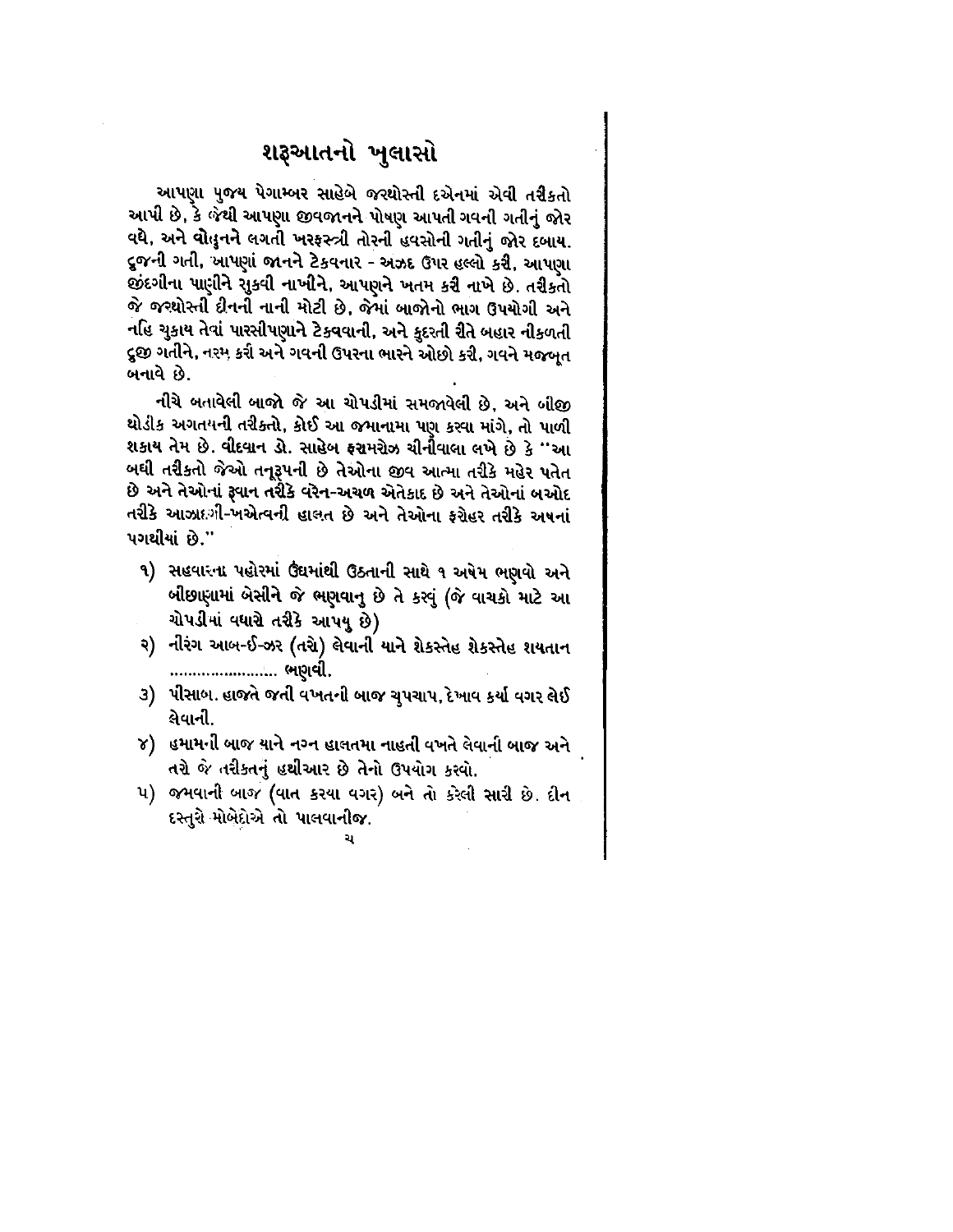- ૬) કુસ્તી કરવી તકેદારીથી હર મોકા ઉપર, સહવારના ઉઠયા પછી, ભણ્વા પહેલાં, હાજતે જઈ આવીને, ખાવા પહેલ્લાં. ગાહો બદલાતી વખતે, રાતે સુવા પેહલ્લાં.
- ૭) ઈત્તેલામની બાજ પાળવી, ખલલ થાય તેવુજ ૯ મીનીટમાં ગોમેઝથી યાને તરાથી ખરડાયલો ભાગ, અને ખરડાયલુ કપડું સાફ કરી નાંખવું - આખાં શરીર ઉપર ગોમેઝ લગાડીને રહેવું. સુકાય કે નાહી લેવું. જો નાહવાનું બનતું નહી હોય તો હાથની ખોબલીઓમાં પાણી લઈ દીલ પાણીથી સાફ કરવું અને નુછી નાખવું. આટલાથી કાંઈ નહીતો ઉતરતો છેલ્લો મસ્તબો સચવાઈ જશે.
- ૮) નખ બાલ કાપતી વખતેની નીરંગ છૂપી ગાહ આગળના બાલ કાપવા માટેની નીરંગ - બાલ, નખ કાઢવાં પહેલ્લા ગોમેઝ તે ઉપર લગાડવો, અને કાઢયા પછી દીલ ઉપર બઘેબઘ ગોમેઝ લગાડવો, પછી ડાબા હાથની હથેલી માથાં ઉપર મુકીને નીરંગ ભણી જવી. અને નાહી લેવ.

જો સેલુનમા ગયા હોઈએ તો આવીને ઘરમાં કાંઈપણ અડકયા વિના મોરીમાં જઈ કપડાં સર્વે કાઢી, કપડાને અને શરીરને તરો લગાડી ઉપર કહયું તેમ નીરંગ ભણીને પહેલ્લાં કપડાં પાણીમાં બોળવા અને પછી નાહી લેવું. આ માટે એક જાુદુજ ખમીસ, પાટલુન, સદરો, જાુની કસતી વીગેરે રાખે તો બહેતર, જે હરવખત બાલ વીગેરે કપાવવા જવામાં કામ આવે.

બાલ, નખને દાટવાની ખુશ નસીબી હાલનાં જમાનામાં નથી, જો થાય તો પુન્ન છે. તો બાલ, નખને કાગલમાં પડીકું બાંઘી. ઉપર તરો નાંખી, લોકોની આવણજાવણ નહિ હોય ત્યાં નાંખી દેવું. જગાનાની સજા શીર ઉપર ''પાદે ફરાહ'' તરીકે રહેશે.

૯) પતેત આપણા માટે, તથા ઉસ્વાનની નેયતે સરોય પતેત કરવી, ચેસગનો નમસ્કાર, ફરવરદેગાનના દહાડાનું ભણતર કરવું અને ખાસ ફરજયાત તરીકે ખુરશેદ - મેહરની નીઆએશ, અને રાતે સરોશ વડી અને આતશની નીઆએશ કર્સ્યીજ જોઈએ.

19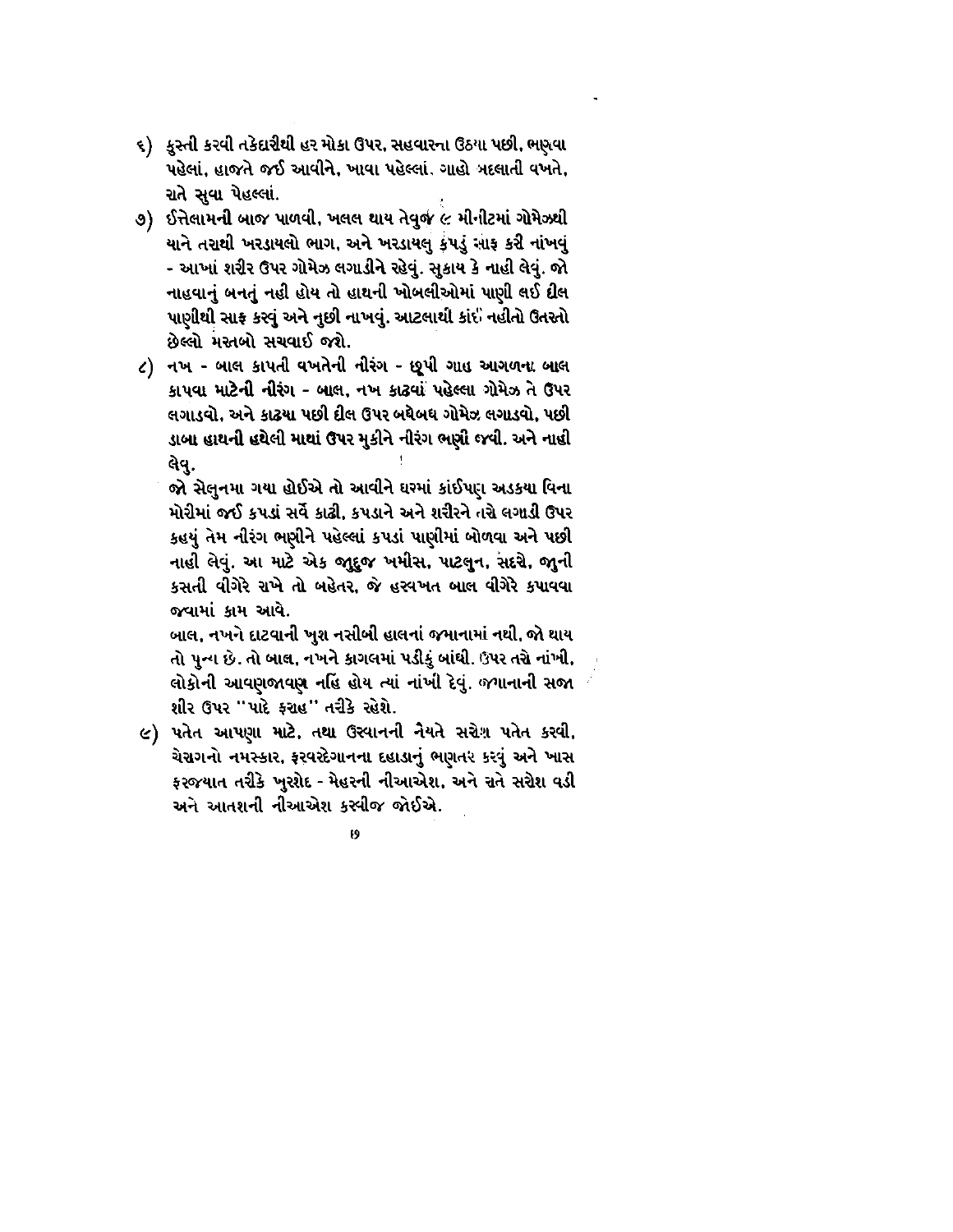૧૦) પોતાને હાથે નાહન નાહવાની તબે સારી છે.

આગલા જમાનાઓમા બસ્તે-કુશ્તીઆનોને પહેલેથીજ છંદગી કઈ રીતે ભોગવી શકાય તેની તરકીબ શીખવવામાં આવતી હતી. બચ્ચાંઓની ઉપર પહેલેથીજ તે છાપ મારવામા આવતો કે દુન્યાની સંપત્તિ કરતાંબી મીનોઈ સંપતી વધુ કિંમતી છે.

ઈલમીયતમાં જણાવેલું છે કે જેવા રૂવાનો ગુનાહ યા સવાબના ઉતરવાના હોય, તે પ્રમાણેની સંસ્કૃતિ આ ઘસ્તી ઉપર ચાલુ થાય છે. જેમ જેમ બદીના ગુબારો નેકીના ગુબારોને દબાવતા જાય, તેમ જમાનો ગદલો થાય છે.અત્યારે કલયુગના કયામતનાં જમાનામાંથી તરી જવા. તરીકતો ઉપર ઉશતવાર રહેવુ ઘટે છે. આપણા શરીરમાંથી બહાર પડતો વોહુનનો જોશ, અને ગદલા જમાનાનો પ્રવાહ, આપણી ગવને કચડયા કરે છે માટે તરીક્તોની જરૂરયાત છે. કે જેથી અસરે તારીકીનો સરદાર શેતાન એકદમ સીધ્ધો હુમલો લાવી, તમામે તમામ દમમાં પેસીને આપણને અજરથોસ્તી મતીના નહીં કરી નાખે. ઈનસાને તો ઈનસાનીઅતના જોરે પોતામાં રહેલા હેવાનને કાપીને ખાઈ જવો, કે જેથી તે હેવાનની સદગતી થવે, કુદસ્તના હુમત, હુખ્ત, હવરરતના વિચારોને જોર મળે. આજનાં ઈનસાનની હાલત આવી થતી નથી. માટેજ અગવડોની સાથેબી તરીક્તોનો સૌથી હેઠળો પ્રકાસ્બી છોડી દેવો નહીં. ભાંગી તૂટી તરીક્ત પણ હેઠળા પ્રકારની પાળવીજ કે જેથી થોડોબી ફાયદો જમાના અનુસાર થાય.

દરેકે દરેક તરીકતોમાં કુદરતની સચ્ચાઈ રહી છે. આ હકીકતી સચ્ચાઈ બસ્તે-કુસ્તીઆનને અને તેની મારફતે અન્ય વર્ણોની સમાજોને અને તે બઘા મારફતે કુલ ગેતી-નીસ્તીને દાદાર તરફ પાછી ફેરવવા કુદરતમાં કામ કરી રહે છે. આ બધું સંપૂર્ણ જાણવા માટે વિદવાન ડો. સાહેબ ફરામરોઝ ચીનીવાલાની ''ખુરદેહ અવસ્તા બા ક્નૂમ-તાવીલ'' વાંચવાની ભલામણ કરવામાં આવે છે. સાથે પારસી વેજીટેરીયન એન્ડ ટેમ્પરન્સ સોસાયટી અને જસ્થોસ્તી રહી સોસાયટીની ''ખુરદેહ અવસ્તા.'' અને ''ઘાર્મીક છંદગી ગુજારવાના જરથોસ્તી કાયદાઓ,'' બમનજી બ. રીવેતનાના પુસ્તકો વાંચવા.

- ખરશેદજી મા. પટેલ.

 $\sigma$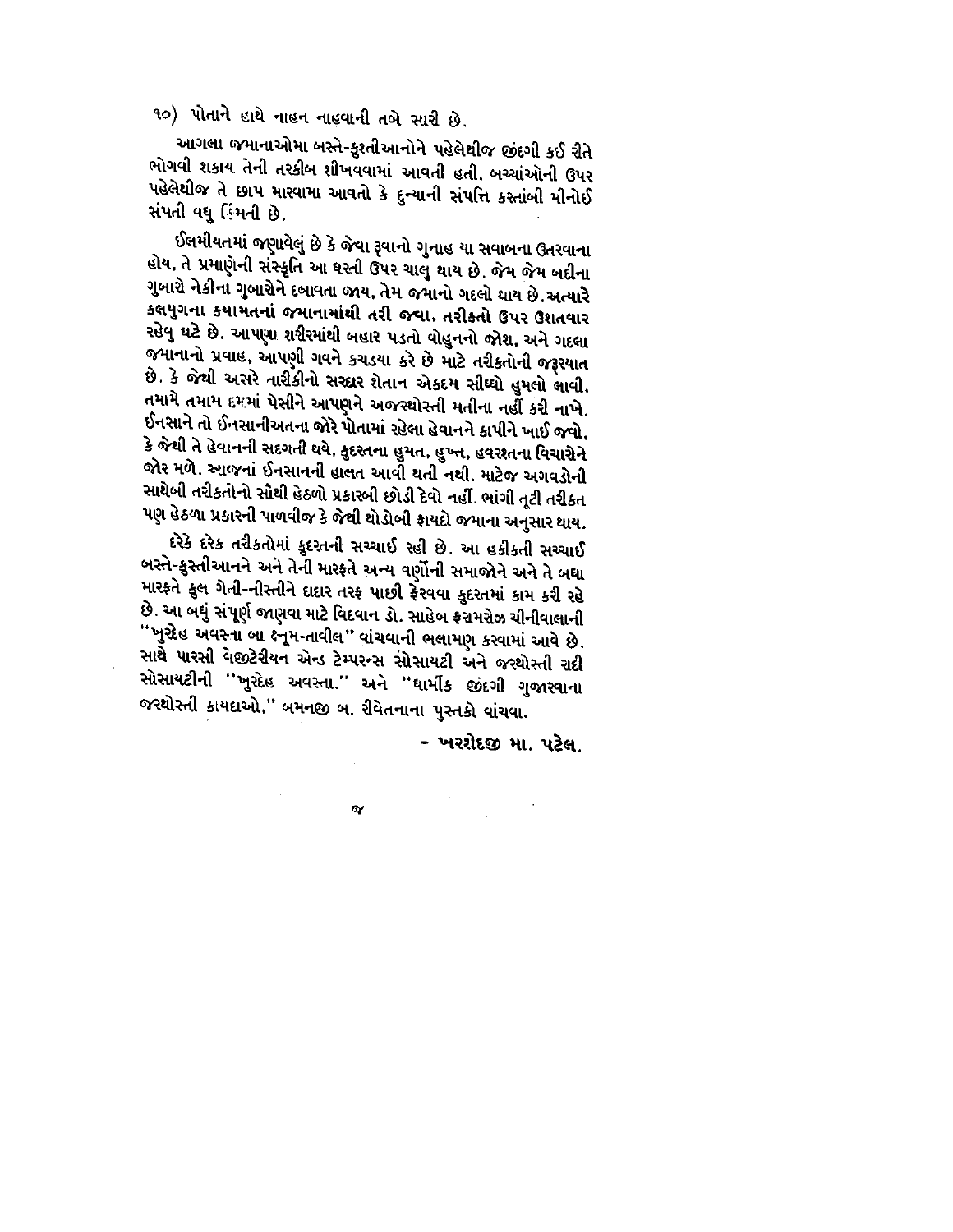### **About This Book**

The object of this book is twofold : first to impress upon the Parsi community, which has forgotten to a great extent that the 'Baj Tarikats' given in the Zarthushti Din, play a very important role in the day to day life of a Zarthushti, both spiritually as well as in his worldly life and second, that all these Baj will be available to an individual at one place together in both Gujarati as well as in English. In Gujarati one will find these 'Baj' prayers in many books and in full (Tamam) Khordey-Avesta, but in English it is perhaps for the first time that these special prayers are published.

At present, due to our educational system, bulk of the Parsees do not know how to read Gujarati, or they have to exert a good deal to read and understand the same. Keeping this in view, effort is made here to give all the Baj in English, in which my friend Mr. Hanoz Mistry has helped considerably in doing the Transliteration of Avesta scriptures, as well as in checking the English proofs.

The book is entirely based on Dr. Sahib Framroz Chiniwalla's "Khordey-Avestaba-Khshnoom-Tavil," 'Khordey-Avesta' of Parsee Vegetarian and Temperance Society and Radi Society, and Bamanji B. Rivetna's "Dharmic Zindagi Gujarvana Zarthoshti Kaidaao."

It is my sincere prayer, that those who read this book will try their best to follow, if not all, atleast some of the "Tarikats", with heart within, and God overhead, and maintain their 'Parsi-Panu' which is being erased because of non-compliance of these 'Baj Tarikats'

God Bless!

- Cursetji Maneckji Patel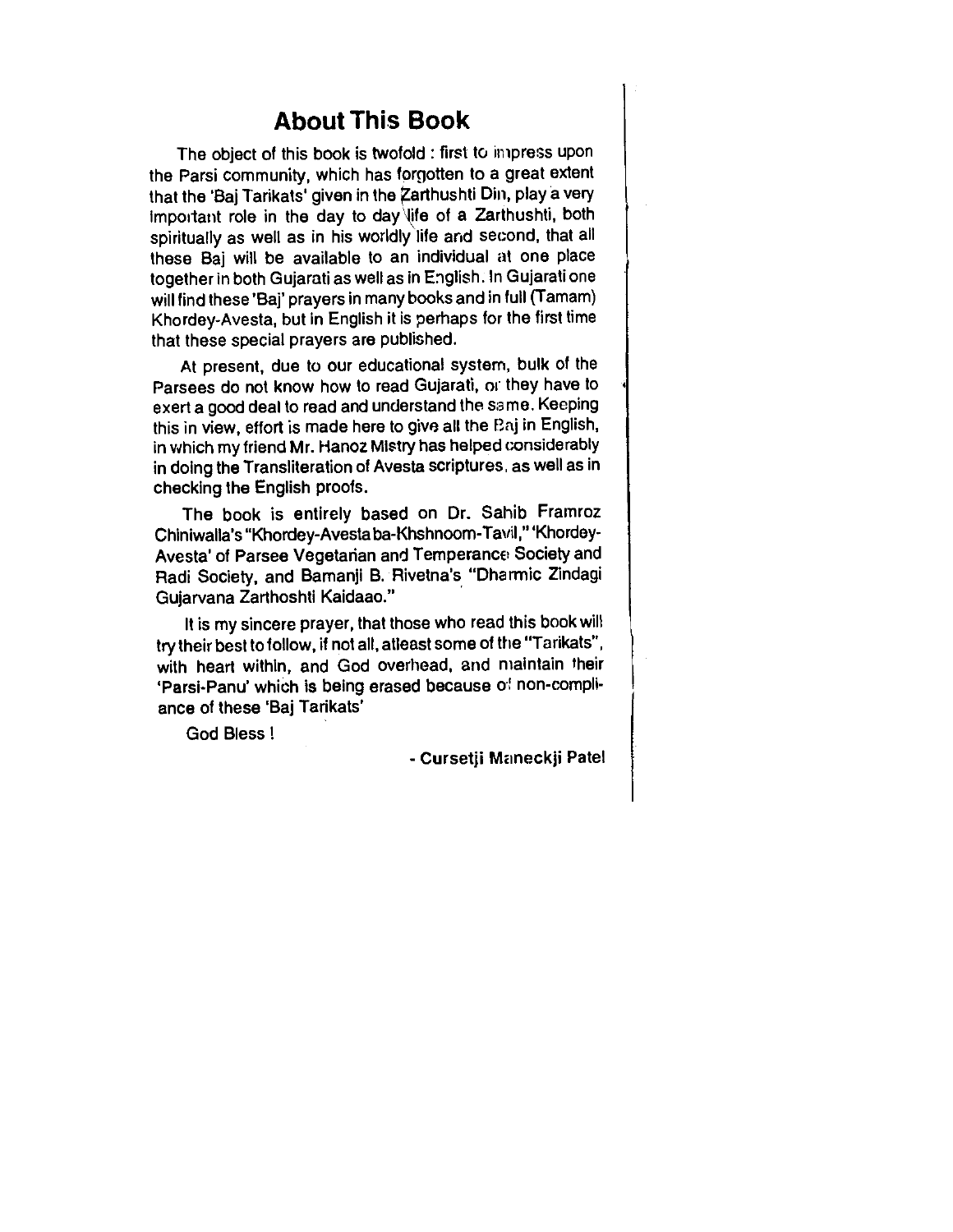જરથોસ્તી ઘર્મમાં અશોઈને બહુ મોટું સ્થાન છે અને અશોઈ ઘર્મનો પાયો છે. આ અશોઈ પ્રાપત કરવા માટે જરથોસ્તી દીનમાં જેટલી પણ નાની મોટી તરીકતો સમાયેલી છે તેનું શિસ્ટ પાળનની જરૂરીયાત રહે છે અને આ તરીકતોમાં અપાયલી જાુદી જાુદી બાજો એક અગત્યનો દરજ્જો ઘરાવે છે.

એક બસ્તેક્રુશ્તીયાને કાંઈ નહીં તો થોડીક અગત્યની બાજો હરરોજ તેના મોકા ઉપર કરવી ઘટે છે. જેમકે સહવારના ઉઠતાંની સાથે શેકસતેહ શેતાનની બાજ, કુદરતી હાજતે જતી વખતે હાજતે જવાની બાજ, સ્નાન કરતી વખતે નાહવાની બાજ, જમતી વખતે જમવાની બાજ, સ્વપન દોષ વખતે ઈત્તેલામની બાજ વીગેરે.

## ૧. નીરંગ-ઈ-આબેઝર

સહવારના ઉંઘમાંથી ઉઠયા પછી "નીરંગ-ઈ-આબેઝર" યા નીરંગે-ગઓમીજી લેવાની બાજ, જેને કોઈક લોકો ''શેકસતેહ શેકસતેહ શયતાંન'' ની બાજથી પણ. તે બાજના પહેલ્લા શબદો ઉપરથી ઓળખે છે, તે લેવાની અતિશય જરૂર છે; કમનસીબે આ બાજ ૧૦ ટકાજ પારસી ઘરોમાં લેવાતી હોય એમ લાગે છે. કારણ આજ કાલ તરા નો ઉપયોગ ભાગ્યેજ પારમી ઘરોમાં થાય છે.

આ બાજ લેવા માટે આબેઝર યાને ગોમએઝ યાને તરો જમણાં હાથની ખોબલીમાં ખપ જોગો લેવો અને પછી નીચે મુજબ ભણતર ભણવું -

જ્નઓથ અહુરહે મજદાઓ અષેમ વોહુ (૧) શેકસતેહ શેકસ્તેહ શયતાંન, અહેરેમન ગજસ્તેહ કારો કરેદાર, નરસદ ગજસ્તેહ કારો કેરદાર; સીઓસે અમેશાસ્પંદ, દાદાર અહુરમજદ પીરોજગર પાક; અષેમ વોહુ (૧) (ત્રણ વાર પઢે).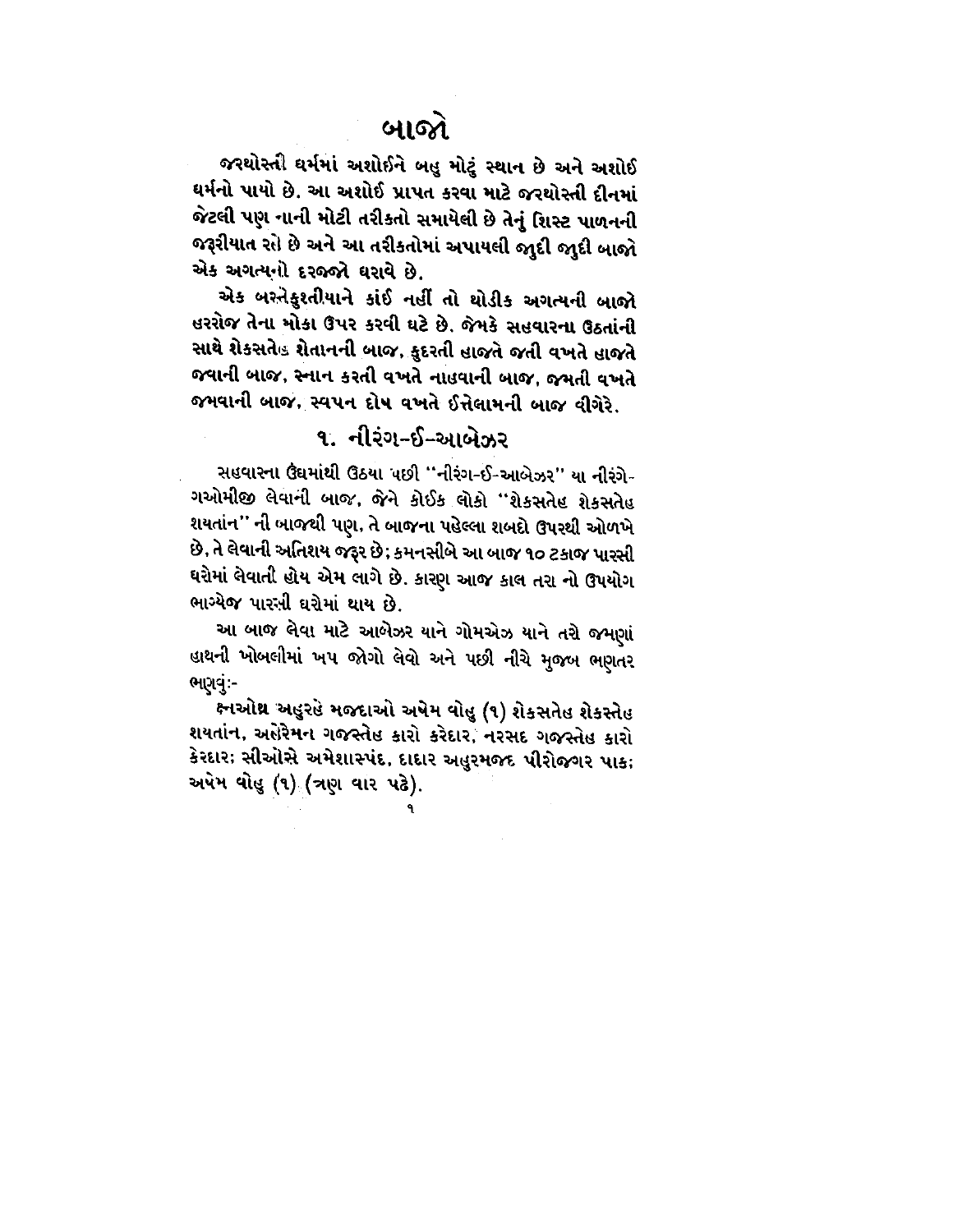હવે ખોબલીમાના તરાએ બન્ને હાથોની હથેલી ભીજવવી અને પહેલો યથા આખો ભણતા ડાબા હાથે જમણા હાથની કોણીથી લગાડતા છેક નીચે આંગળાના નખ સુઘી ઉતરતા હાથે લગાડવો. પછી બીજો યથા ભણતા જમણા હાથે ડાબા હાથને એજ પ્રમાણે કરવું. પછી ત્રીજો યથા ભણતાં માથાંના કપાલપરથી ઉતરતા હાથે મોઢું કાન અને ગરદનથી ગળા સુધી લગાડવો. ચોથો યથા ભણતાં જમણા પગની ઘૂંટી અને ઉપરની પાતલીપરથી ઉતરતા હાથે પગના નખ સુધી, તેમજ તળીયે પગની એડીથી તે આંગળાં સુઘી લગાડવો અને પાંચમો યથા ભણતા તેજ પ્રમાણે ડાંબા પગ પર કરવું.

આ ગોમએઝ લગાડતી વખતે એવા ખ્યાલ, મીઘ્ર યાને વિચાર ચલાવવો કે ''મારા ઉશ્તાન પ્રાણવાયુની ઉપર ઉંઘ દરમ્યાન તીરે ગોહર, અંધકારનો ગાશક જે સતની વખતે દરેક જાનદાર પેદાયશ ઉપર હલ્લો. ઘસારો કરે છે, તે સુરજના પ્રકાશ-તાપને લીધેજ કપાતો રહે છે, તે ગલ્બો નિર્મળ થઈને જમીનની સ્પેનતા આરમઈતી તરફ ખેંચાઈ ખાતરમાં ફેરવાય. આ તરીકતના મીથ મારામાં આખો દિવસ આમેજ રહે જેથી ખરાબ વિચારોને પણ હું મારી હઠાડયા કરૂં.''

હવે લગાડેલા તરાને સુક્કી ખાક યા રેતી વડે સુકવવો યા એમજ સુકાવા દેવો. ત્યારબાદ કપડાનાં પેવંદથી પાણીનો ભરેલો કળસ્યો લઈ (યા નળ નીચે) કનઓથ અહુરહે મજદાઓ અષેમ વોહુ ૧ ભણતા તરો લગાડેલા બધા ભાગોને બરાબર ધોઈ નાખવા. (જો તુરત હાજતે યાને વારા પીસાબે જવુ હોય તો હાથો ઘોઈ નુછીને પછવાડે જવું.) શાયસ્ત લા શાયસ્ત જો તરો નહી મળે તો ખાટું લીબું યા રાખ વાપરવાનો કાયદો છે. અલબત તેની અસર તરા જેવી થઈ શકતીજ નથી.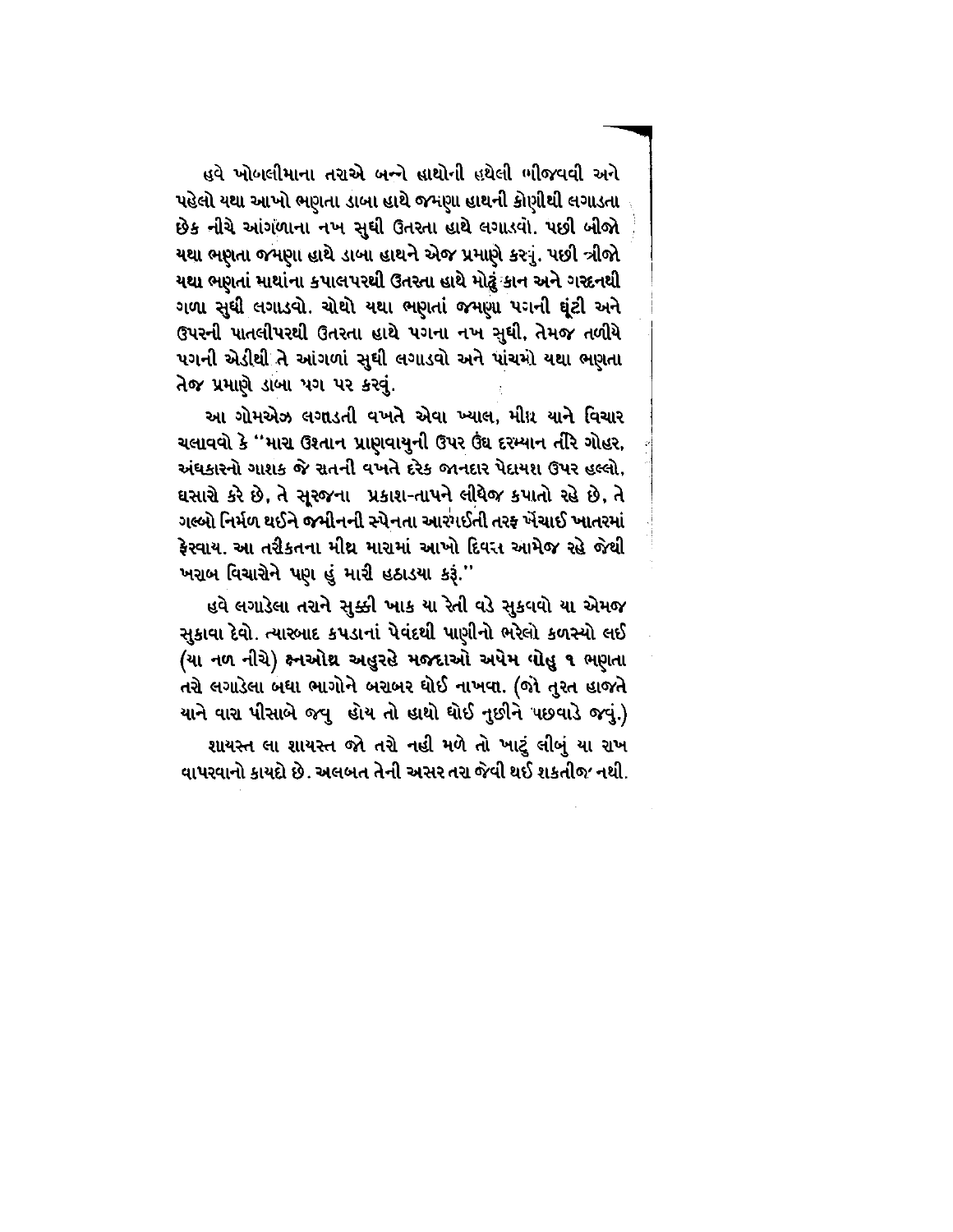રુ. પીશાબ યા હાજતે જતી વખતે ઘરવાની બાજ

હાજતે જતા સંડાસથી ૩ કદમ દૂર ઉભા રહી, યા બને તેટલા દૂર ઉભા રહી હાજતની બાજ ઘરવી. (૧ કદમ = ૩।। ફૂટ.)

ક્નઓથ અહુરહે મઝદાઓ અષેમ ૧. વનાહ શેકસ્તહે સદ હઝાર બાર. યથા ૧.

આટલું ભણી હાજતે જવું. હાજત કરતી વખતે શાદ મીથ્ર યાને નેક વિચારો રાખી હાજતે કરી રહયા પછી બહાર આવી, જ્યાં ઉભા રહીને બાજ શરૂઆતમાં ધરી હતી ત્યાંજ પાછા ઉભા રહીને ભણવું.

અષેમ વોહૂ (૩) હુમતનાંમ હુખ્તનામ હવરશતનાંમ, યદચા અન્યદચા, વરેજપમ્નનાંમ્ચા વાવેરેજનનામ્ચા મહી અઈબી જરેતારો નએનએસ્તારો, યથના વોહુનામ મહી. (બે વાર પઢે) હક્ષથ્રોતેમાઈ બાત ક્ષ્યેમ અહમ્ત હયત

અઈબીદર્દમહિચા.

ચિષ્મહિયા હવાનમહિયા હયત મજદાઈ અહુરાઈ, અષાઈચા વહિશતાઈ. (૩ વાર પટે) યથા અહૂ વઈરયો (૪)

અહુનેમ વઈરીમ યજમઈદે; અષેમ વહિશ્તેમ સ્રએશ્તેમ અમેષેમ સ્પેન્તેમ યજમઈદે.

યેઘહે હાતાંમ ં આઅત યેસ્ને પઈતી વંઘહો, મજદાઓ અહુરો વએથા અષાત હચા, યાઆંઘહાંમ્ચા તાંસચા તાઓસચા યજમઈદે. અષેમ વોહૂ ૧.

З

ઉપલી બાજનું ભણતર કરી, હાથ, મોઢું, કાન, ગરદન ઉઘાડા પગો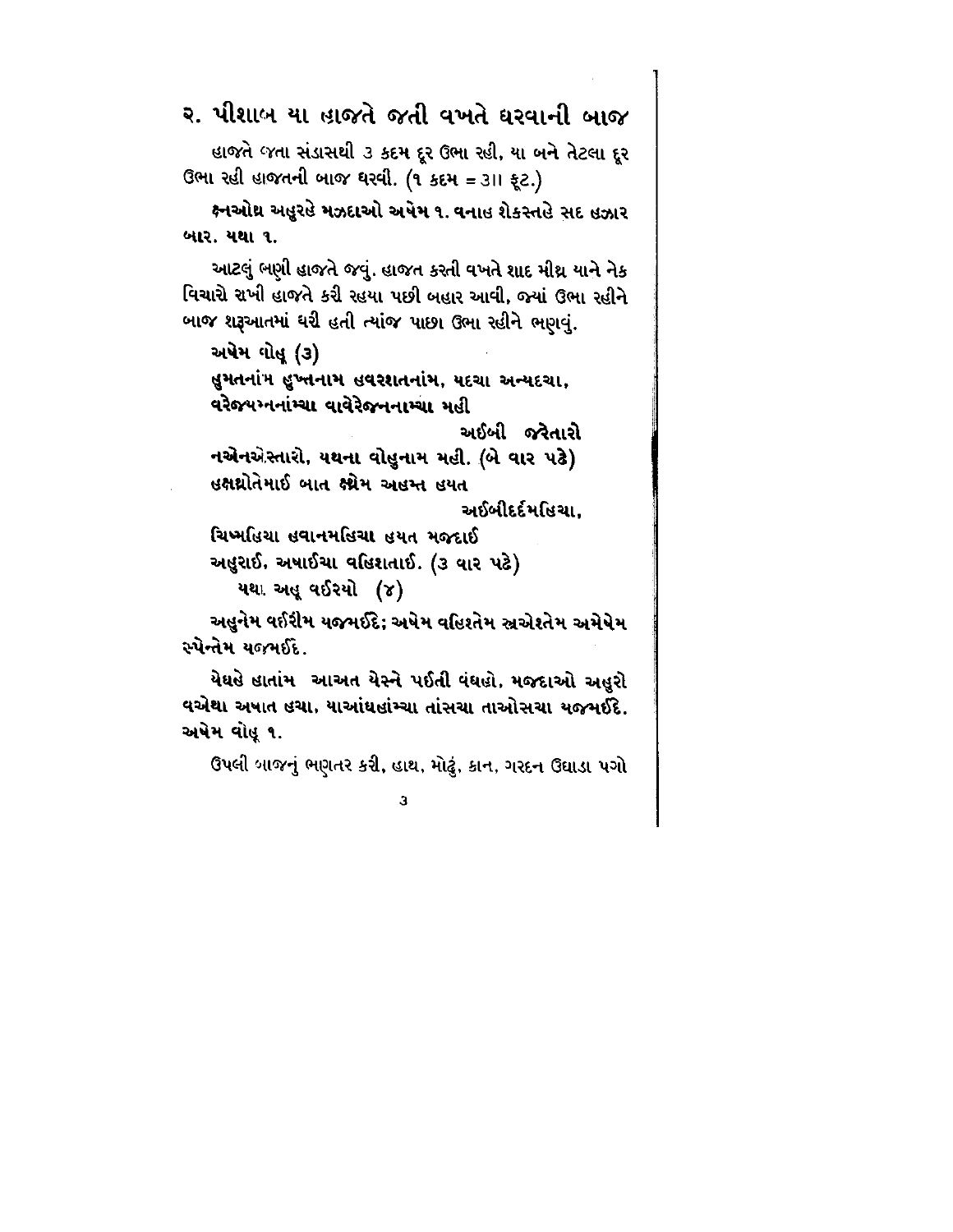ધોવા પણ મોઢામાં પાણી લઈ કોગળા કરવા નહી. પછી રેવાજી કુસ્તી કરવી.

પીશાબ યા હાજત કરતી વખતે બિલકુલ બોલવું નહી તેમજ ઉત્તર દીશાએ મોહ કરી બેસવું નહીં. ખરાબ વિચારોથી બાઝ આવવું, નહીં <del>ત</del>ો-દરૂછાનું જોર ઘણુંજ વધી જાય છે. મળમૂત્ર કરતી વખતે હરીરી યાને અણદીઠ(unseen)સૂક્ષ્મ જંતુઓ(Microbes) બહુજ હોય છે. જે હવા તથા સૂરજના દીઠ અને અણદીઠ કિસ્ણ સાથે સંબંધમાં આવ્યાથી ખરાબ મેગ્નટીક પ્રવાહ ઉત્પન્ન થાય છે જે દમમાં જવાથી શરીસ્ની બીમારીને લગતું નુકશાન કરે છે. વળી આ હરીરી શરીરની અઈપીના સારાં મેગ્નેતીઝમને કાપી નાખે છે, જેથી મનનો મેલ વધી જાય છે. અને મનનો કાબુ ખોરવાતા તે વધુ ખરાબ વિચારોનો ભોગ દિવસે દિવસે થાય છે. આનો અટકાવ કરવા માટે પિશાબ યા હાજત કરતી વખતે એવા વિચારો કરવા કે **'**'અસરે રોશનીનો'' વધારો થાય અને '**'અસ**રે તારીકીનો" ઘટાડો હોજો.

પીશાબ યા હાજતે જતી વખતે ત્યાં ઉત્પન્ન થતી દરૂજી, ખરાબ શક્તિથી બચાવ કરવાને વાસ્તે આપણે બાજ ઘરી, એક જાતનો સ્તોતનો કીલ્લો આપણી આસપાસ ઉભો કરીયે છીએ, જેથી આપણાં ખોરહેનો બચાવ થાય અને વાતાવરણમાં જે ખરાબ શક્તિ ઉભી થાય તે નિર્મૃળ થઈ. જમીનમાં ખેંચાઈ જાય, અને જે કાંઈ આપણી અઈપીમાં યાને આપણી પોતીકા આસપાસની મેગ્નેટીક વાતાવરણમાં આવેલો બગાડો કુસતી પાદીઆવ કરી પૂરો દૂર કરીએ.

ઉભા રહીને પીશાબ કરવા કરતાં અકરૂ બેસીને કરવી બેહતર છે. એક પણ પીશાબનો છાંટો કપડા ઉપર યા શરીરપર લાગવાથી તે અપવિત્ર થાય છે. પીશાબ કરી રહ્યા પછી સુક્કી ખાકની ખરઉ, યા સુક્કી મટોડીના ટુકડાએ પીશાબ બહાર નીકળવાના માર્ગને લગાડી પીશાબના

γ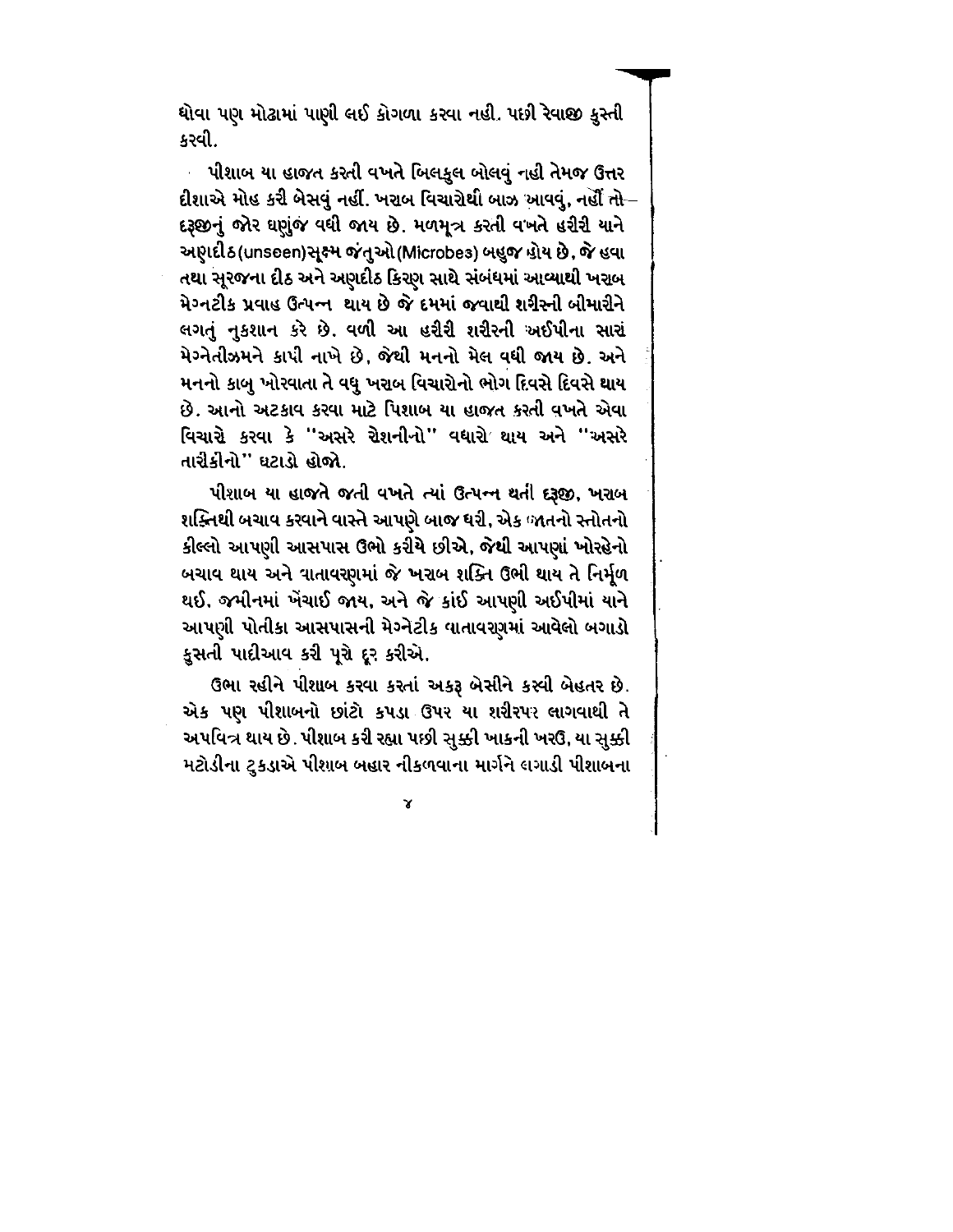ટીપાંને શોષી લે તેમ કરવું. પીશાબ કરી રહ્યા પછી થોડો જાસ્તી વખત થોભી સર્વે પીશાલ બહાર નિકળી જાય તેની તાકીદ ગ્રખવી. સફા કરવાના કામ માટે પાણી વાપરવુ નહીં કારણ કે તેથી દરૂછએ-હઈસ્નું જોર વધી જાય છે. મળ નીકળે તે ખરડાયલા ભાગને સાફ કરવાજ સારૂજ થોડાક પાણીનો ઘટતો ઉપયોગ કરવો. બનતાં સુધી નહાવા ઘોવાની મોરીમાં ગમે ત્યારે પીશાબ કરવી નહીં, અને બને તો એ જુન્ની વપરાયેલી સપાટ છૂટી સંડાસની નજદીક મૂકી તે પહેરી પીસાબ યા હાજતે જવું, અને બહાર આવતી વખતે પાછી ત્યાંજ મૂકી ચાલુ વપરાતી સપાટ યા પાવડી પહેરી લેવી. દીની કાયદા પ્રમાણે પાણીની અંદર મળમુત્ર નાખવાનો ગુનાહ ગણેલો છે. પરન્તુ હાલના જમાનામાં ફલશ સીસ્તમના સંડાસો હોવે આપણો બીજો કાંઈ ચારોજ નથી. આપણેથી થાય તેટલું જરૂરજ ખુબ કોશેષથી કરવું; નહીંજ થાય તે વાસ્તે ખોટો ઢોંગ ન કરવો. હર વખતે આ થતા ગુનાહ માટે મનમાં પતેતના મીઘ સાબેત રાખવા અને બીજાું ફુદરત ઉપર છોડવું.

કેટલાક હમદીનો આજકાલ પીસાબ યા હાજતે જઈ આવ્યા પછી કુસ્તી પાદીઆવ કરવાની પણ દરકાર કરતા નથી, આ નુકસાનકારક છે. આપણને આપેલી સુંદર તરીકતોનુ રહસ્ય નહી સમજવાથી દીની તરીકતો નાહક હિણાય છે.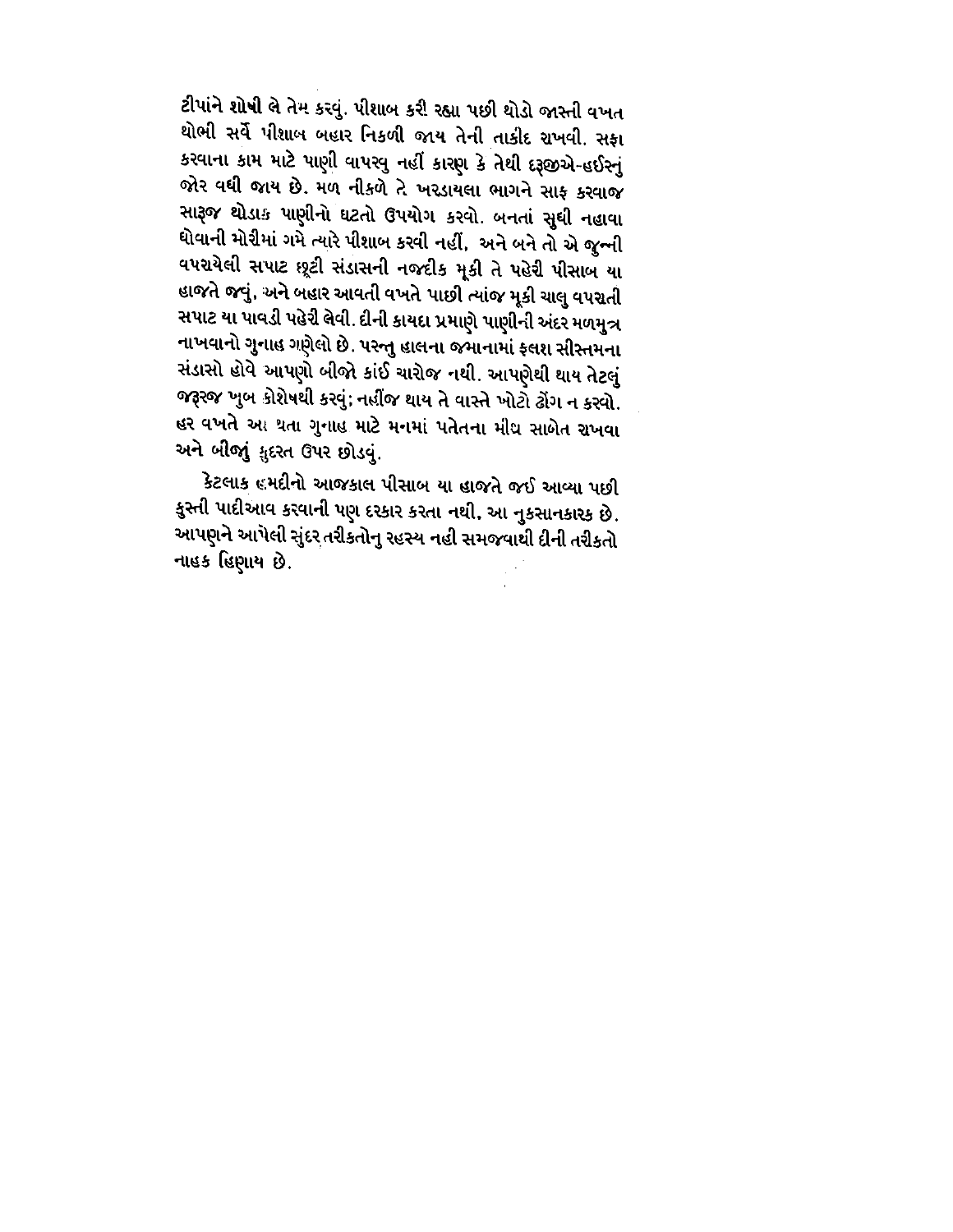## ૩. હમામની યાને રોજ નાહતી વખતે લેવાની બાજ

પહેલ્લા તો જરથોસ્તી દીનના કાયદા મુજબ સાધારણ રીતે અઈવીસ્રુથેમની<sup>ં</sup>મહેરથી (યાને સૂરજ અરત પામ્યા પછીની બીજી ૩૬ મીનીટથી) તે રાતના ૩-૪૦ વાગ્યા સુઘી નહવાય નહી. પરન્તુ ગોસલની હાલતમાં (Seminal discharge) વખતે તે લાગુ પડતું નથી.

નાહવા અગાઉ જોઈતી ચીજો તેયાર રાખવી જેથી આંગપર સુદરેહ કુસ્તી વગર ચાલવું યા બોલવું યા માગવું નહી પડે. કપડાં કાઢતી વખતે પહેલાં કુસ્તી પછી સુદરેહ. પછી પાયજામો પછી માથાનું પહેરણ અને છેવટે પગમાં પહેરેલી સપાટ વગેરે કાઢવું. સુદરેહની બાંય તથા પગમાનું પહેરણ મરદ હોય તો જમણી બાજાુથી અને ઓરત હોય તો ડાબી બાજાથી પહેલે કાઢવું.

હવે આપણે ઉઘાડે માથે અને નગ્ન શરીરે છીએ એટલે બાજ લેતી વખતે મરદે પોતાના ડાબા અને ઓરતે પોતાના જ જમણા હાથની હથેલી માથાંના તાલકાં ઉપર વચમાં મુકવી. અને બીજા હાથે યાને મરદ હોય તો જમણો આવે અને ઓરત હોય તો ડાબો હાથની અંગુઠાની તુરત પાસેની આંગલી (Index Finger)પેટની દુંટીને લગાડેલી રાખીને નીચે મુજબ નહાવાની બાજ બીસ્તા યાને અવાજ કાઢયા વગર(whispering tone) (મુંગે મોઢે) ઘરવી.

ક્ષ્નઓથ અહુરહે મજદાઓ અષમ વોહુ ૩.

ફવરાને મજદયસ્નો જરથુશત્રિશ વીદએવો અહુર-ત્કએષો (જે ગેહ હોય તે પઢે) સ્ત્રઓષહે અષ્યહે. તખ્મહે. તનુ-માંથ્રહે, દરપિદ્રઓશ. આહુઈરયેહે. ક્ષ્નઓથ્ર યસ્નાઈચ વહમાઈચ ક્ષ્નઓથ્રાઈચ ફ્રસસ્તયએચ. યથા અહુ વઈરયો જઓતા ફ્રામે મુતે. અથા રતુશ અષાત્ચિત હચ ફ્રા અષવ વીદ્વાઓ મ્રઓત.

₹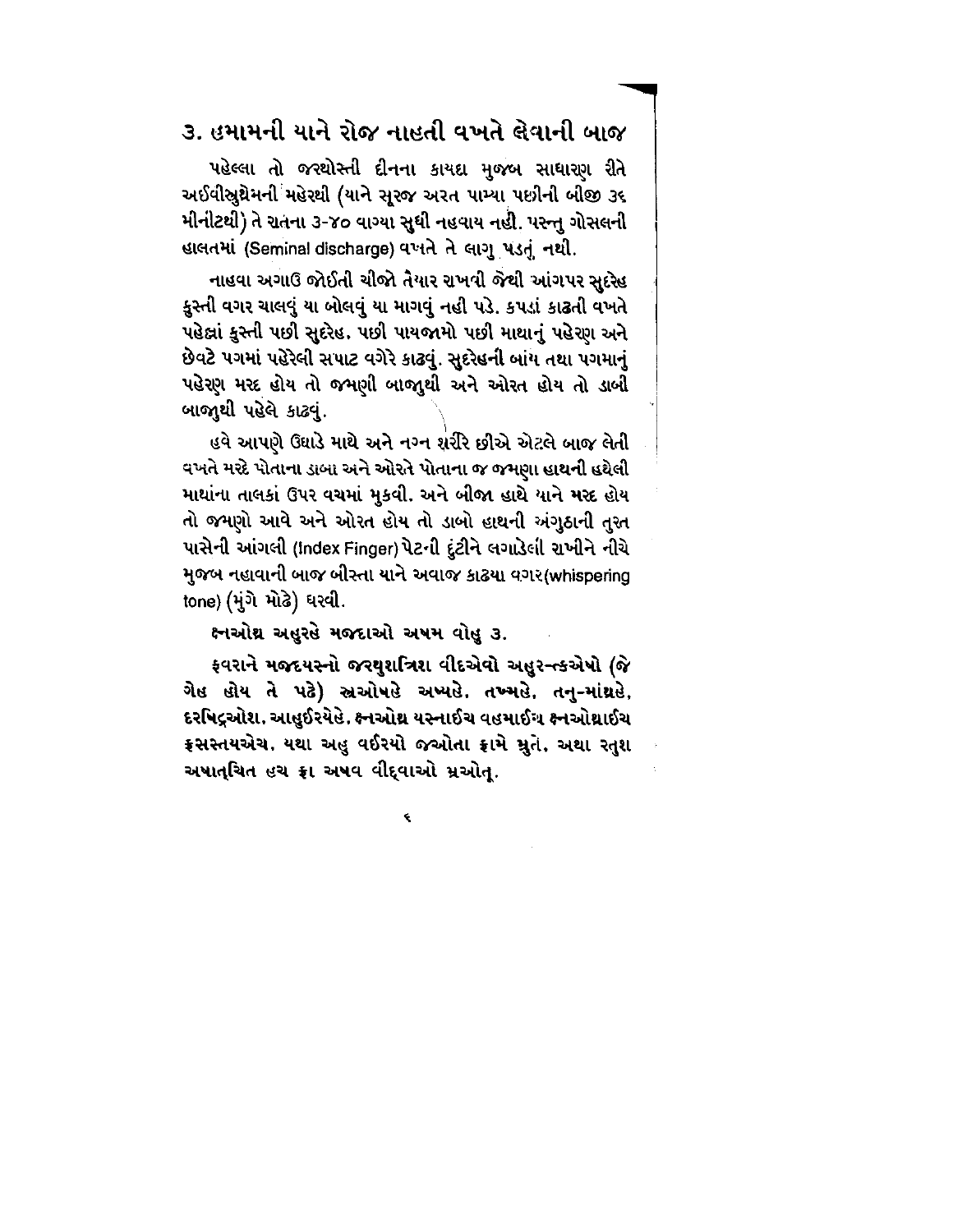અહુનેમ વઈરીમ્ તનૂમ પાઈતિ અહુનેમ વઈરીમ તનૂમ્ પાઈતિ, અહુનેમ વઈરીમ તનૂમ પાઈતિ યથા અહુ વઈરયો ૧.

કેમના મજદા મવઈતે પાયુમ દદાત્, જ્ઞતમા દ્રેગવાઓ દીદરેષતા અએનંઘહે, અન્યેમ થ્વહમાત્ આથ્રસ્ચા, મનંઘહસ્ચા, યયાઓ ષ્થઓથનાઈશ અષેમ થઓશ્તા અહુરા! તાંમ્ મોઈ દાંસ્ત્**વા**મ દએનયાઈ કાવઓચા.

કે વેરેથ્રેમ-જા થ્વા પોઈ સેંગ્હા યોઈ હેન્તી, ચિથ્રા મોઈ દામ અહૂબિશ રતૂમ ચીજદી; અત્ હોઈ વોહુ સેરઓષો જન્તુ મનંઘહા, મજદા અહમાઈ, યહમાઈ વષી કહમાઈચિત.

પાત-નો તબિષ્યન્ત, પઈરિ, મજદાઓસ્ચ આરમઈતિશચ સ્પેન્તસ્ચ, નસે દએવી દુક્ષ, નસે દએવો ચિથ્રે, નસે દએવો ફ્રકરશતે. નસે દએવો ‡દાઈતે, અપ દુક્ષ નસે અપ દુક્ષ દ્રાર, અપ દુક્ષ વીનસે, અપાખેદ્રે અપ-નસ્યેહે; મા મેરનચઈનીશ ગએથાઓ અસ્તવઈતીશ અષહે. (એમાં સ્રઓષેમ અષીમ હુરઓદેમ વેરેથ્રાજનમ ફ્રાદત... યઝમઈદેનું આખું પદ મુદલ ભણવું નહિ.)

બાજ ધરી રહ્યા પછી માથાં અને ડુંટી ઉપર મુકેલો હાથ અને આંગલી ખસેડવી. પછી આખા શરીર ઉપર ગોમેજ યાને તરો લગાડવો (બને તો ત્રણ મસ્તબે લગાડવો) અને એવો વિચાર કરવો કે અએ ખોદા, તરીકત મુજબના આ તરાથી મારી અઈપિ શુઘ્ઘ થઈને કેહર્પનું કામ આસાન થજો. ખરાબ વિચારો, વચનો કામોનો ઘટાડો હોજો ગુનાહોથી દૂર જાઉં અને પતેત મહેરમાં લીન રહું. મારાં તનને-અઝદને-અઈપિને શુઘ્ઘતા મળ્યા કરજો, કે જેથી કહેર્પની દરોસ્તી રહ્યા કરે; કે જેથી મરણ પછીની સેશબ ત્રણ દહાડામાંજ ખતમ થઈ ચોથે દહાડે ચહારૂમમાં ચીનવત ઉપર બેહેશ્તી હાલતમાં હોઉ.

પાણીથી બેઉ હાથો પહોંચા સુઘી ત્રણ મસ્તબે, મરદે પહેલ્લાં જમણો

ಿ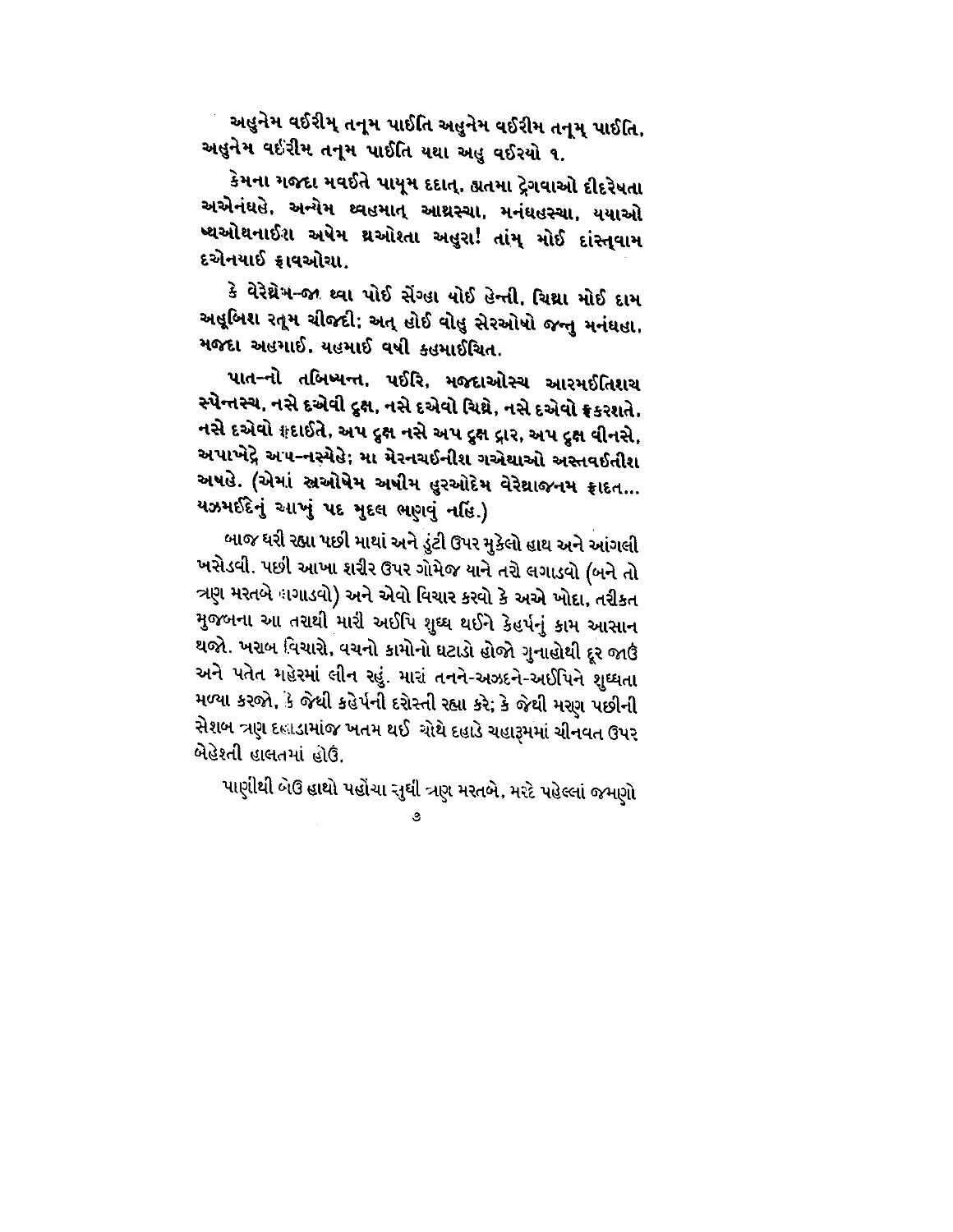ઓસ્તે ડાબો પાવ કર્યા પછી માથાં ઉપર પાણી નાખી માથાંથી માંડી આખુ બદન સ્વચ્છ કરવું. નાહતી વખતે બોલવું નહીં યા આડા અતાડા વિચારો કરવા નહીં-બને તેમ ઉત્તર દીશાએ મોહ કરી નાહવું નહી.

હવે નાહી રહ્યા પછી આંખુ આંગ બરાબર લુછી નાખવું અને પહેલાં માથે ટોપી યા માથાંબાનુ પછી પગનું પહેરણ સપાટ પાવડી વીગેરે પછી પાયજામો, પછી સુદરેહ મરદ હોય તો પહેલે જમણી ઓરત હોય તો ડાબી બોય પહેરવી. અને ખભાં ઉપર કુસ્તી બેઉ બાજુ અરધી અરધી ઝુલતી રહે તેમ મુકવી. છેડાવાળો ભાગ ખભાની જમણીગમ રાખવો. હવે મોરીમાંથી બહાર આવી ચોખ્ખા પાણી વડે હાથ મોઢું ઘોઈ લુછી નાંખી નીચે મુજબ નાહવાની બાજ મુકવી.

કુસ્તીને હાથમાં ૫કડી મરદ હોય તો જમણા હાથની અને ઓરત હોય તો ડાબા હાથની અંગુઠા પાસેની પહેલી બરજીસી/આંગળી પેટની ડુંટીને લગાડી જમીન તરફ નજર કરીને ભણવું.

#### નેમસચા યા આરમઈતીશ ઈજાચા (૩ વાર પઢે)

હવે ડુંટી આગળથી આગંલી ખસેડી નાખવી. પછી **અષેમ વોહુ** ૧ પટવી. પછીજનઓથ અહુરહે મજદાઓ અષેમે ૧ પઢી અહુરમજદ ખોદાએ ભણતાં કુસ્તી બાંધી બાકીનો છેક કેરફેહ મોજદ સુધીનો ભાગ પૂરો કરવો. એટલે નાહતી વખતે લેવાની બાજ પૂરી થશે.

[આ બાજ લેતી વખતે માથાં ઉપર હથેલી રાખવાની અને ડુંટી ઉપર બરજીસી આંગળી મુકવાની ખાસ મતલબ છે, જે સમજાવવામાં આવી છે. જેમા આપણે અહીં ઉતરીશું નહી. એટલુંજ પુસ્તું છે કે હાથની હથેલી ઉપર ચંદ્રમાની અરાર હોય છે જેનું માથાના તાલક સાથે પેવંદ થવે, ('સરોશ યઝદ' જેઓ આવા વખતે ઈનશાનથી દૂર થાય છે) સરોશની ગતીને લહીયાનમાં સાબેત રાખવાનું કામ ચંદ્રમાની ગતિ તેટલો વખત કરી રહે છે-અણદીઠ ટોપી કરે છે.

 $\epsilon$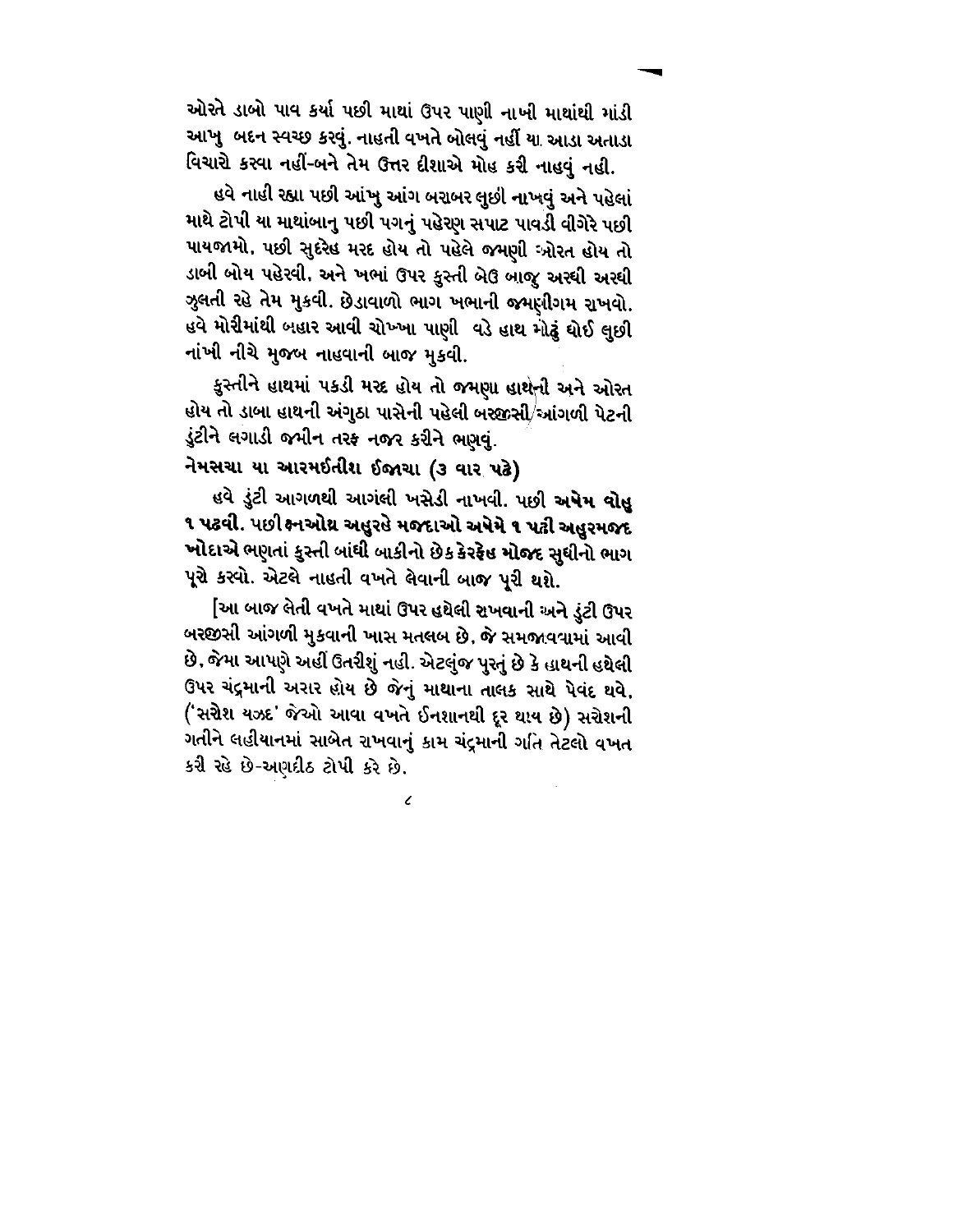ડુંટીની ઉપર ભ્રેસ્પતીની અસર છે-અંગુઠા પાસેની પહેલી આંગળી ઉપર પણ ગુરૂની અસર છે. ડુંટી આગળ નિરંતર સ્પેના અને ઘનાની મારામારી ચાલ્યાજ કરે છે. ડુંટી ઉપર આંગળી મૂકવે આંતરડાંની જમીન પરોપકારી થાય, નર્કના વાસમાં દોઝખમાં, આરમઈતીની બરદાસ્તની ગતી જામે એવી દુઆ છે.]

હરરોજ સહવારના નાહવાની ટેવ રાખવી. બીમારી યા અડચણને લીધે નાહ્યા વગર૭૨ કલાક યાને ત્રણ દિવસજ રોજની ફરજયાત બંદગી કરી શકાય. બેેેેેેચંઓએ પણ ઘણાં દિવસો ન ગાળતા ત્રણ દિવસે માથાવેરથી નાહવું. દૂર બેઠેલી ઓરતે તેની દરૂછ-એ-બુજીની હાલતમાં બિલકુલ નાહવું નહી.

### ૪. બાજ જમવાની

જમવાની બાજ માટે જાણકારોમાં બે મત છે. કેટલાકનું કહેવું છે કે આપણે અત્યારે સાધારણ રીતે તરીકતનો ખોરાક ખાતાજ નથી, અને જમવાની બાજ તરીકતના ખોરાક માટે છે, આજે તો આપણે કેસાસની રૂએ ઘણી બીનઈચ્છવાજોગ ચીજોનો આહાર કર્યે છીએ. તેથી સામાન્ય, બેહદીન બસ્તેકુસ્તીઆનોએ આ બાજ લેવી જરૂરી નથી. આ અદના લખનારનું એવું માનવું છે કે જે પણ હોય તે ખરૂં, પરંતુ બાજ લેવાથી કાંઈ નહી તો પાચન શક્તિમાં ખરેજ મદદરૂપ થઈ પડશે.

ખોરાક ખાવાની ફીલસુફી અતિ અગત્યની ઉપરાંત ગુહ્ય છે, તેના ઊંડાણમાં આપણે અહીં ઉતરીશું નહી. પણ સાધારણ રીતે જમવાની બાજ કેમ ઘરવી અને વખત જોતાં તેમાંથી જેટલું થાય તેટલાની કોશેશમાં રહેવાની દુઆ ગુજારીશું.

જમીન પર બેસીને જમવાનું ફરમાન હોવે તે જમીન બરાબર સાફ કરવી અને શેતરજી યા સાદરી ઉપર ચાદર પાંથરી બેસવું, અને ત્રણ નાના સાફ ઘોએલા પથ્થરો ઉપર ખાવાના ભાણાનો ખુમચો મુકવો. આજે તો આપણા સર્વેને ત્યાં ટેબલ ખુરસી અને કાચની રકાબીઓ મોજાુદ છે. તો ખોટા ચુંઠણાં તે પર નહીં પાડવાં કે ઘરમાં કંકાસ ઉભો થાય.

ખાવા પહેલાં હાથ, મોંહડું પગ પાણીથી ધોઈ, નુછી નાખી કુસ્તી કરવી.

ખાતાં ખાતાં ઉઠવું નહી પડે તેથી ખાતી વખતે સર્વે જોઈતી વસ્તુઓ તેયાર આગળ રાખવી, ખવાય તેટલુંજ લઈ બગાડ નહી થાય, તેની ખૂબ કાળજી રાખવી.

(બાજ ઘરવા આગમચ કુતરાનો બુક છુટટો બાજાુએ કાઢવો યાને પકાવેલું જરા જરા બધું લઈને, ખાઈ રહ્યા પછી તે કુતરાને ખવડાવવું.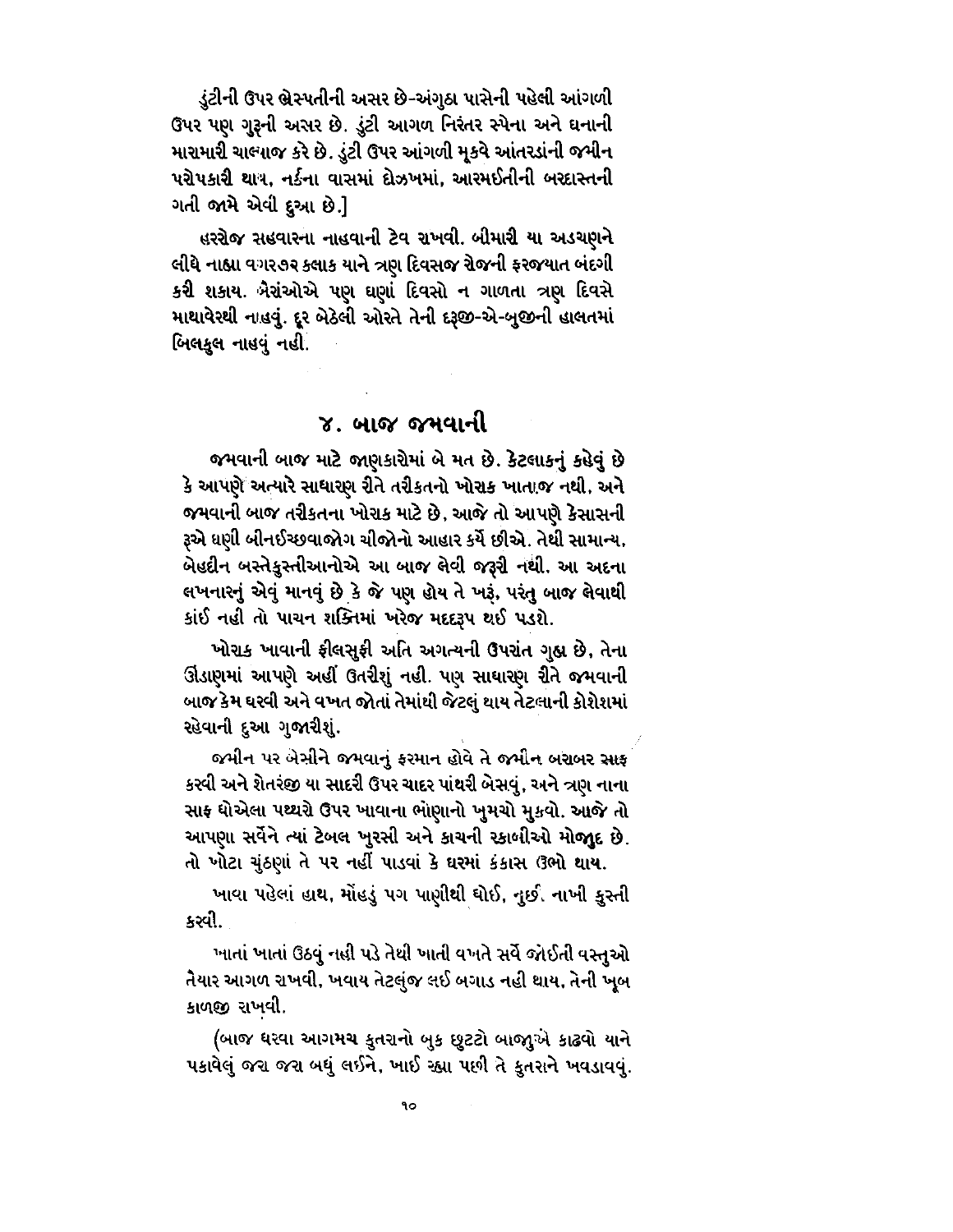આ સર્વે થઈ શકે તેમ છે. પણ કુતરો નહીજ હોય તો નાચારીએ બુક નહી કાઢવો. આ કુતરાના બુકની પણ ઊંડી ફીલસુફી છે. ટુંકમાં ખાવાની વસ્તુઓ તરફ સેફલી અરવાહીઓનું આકર્ષણ હોવે તેઓની બદ નજર ખેંચાય છે ત્યારે આ કુતરાનો બુક અલાહેદાં વાસણમાં જમીન પર રાખવાથી તે ઉપર તેઓને રોકી રખાય છે અને ખાતી વખતે કુતરાની હાજરી હોવાથી કુતરો પોતાની ચશ્મની ખાસ્તરથી (વિજળીક પ્રવાહથી)

તે અસ્વાહીઓની નસુની નાશકારક નજરને ભસમ કર્યા કરે છે.) પાણી પીવાનું ખાણા સાથે ન જોઈએ છતાં જોઈતું હોય તો તે ત્રાબાંના કળસ્યામાં ભરી તેયાર રાખવું. ગ્લાસ હોય તો નછુટકે ચલાવો. હવે જમવાની બાજ ઘરવી (ખાણાનાં ખુમચાની કીનારીને જમણા

હાથની આંગળીએથી પેવંદ કરી યાને લગાડીને)

ક્નઓથ અહુરહે મજદાઓ અષેમ ૧. બનામે યજદ બક્ષાયન્દેહ બક્ષાયેશ્ગરે મેહેરબાન અહુરમજદ ખોદાએ. ઈથા આત યજમઈદે અહુરેમ મજદામ, યે ગાંમચા અર્ષેમ્ચા દાત અપસ્ચા દાત ઉર્વરાઆસ્ચા વંઘુહીશ, રઆચાઓસ્ચા દાત બૂમીમચા, વીસ્પાચા વૉહુ અષેમ વોહુ ૩. સુઘી ભણવું.

હવે આંગળી ખસેડી મુંગે મોંહડે બોલ્યા વગર અહુરમજદ તરફ કુદરત તરફ આભારની લાગણી સાથે જમણા હાથે ખાણું ખાવું. (ડાબો હાથ ખાણાંને ન લગાડતા ગ્રેટલી, પાંઉ કાંઈ ખાવાનું ભાંગવું મુકવું હોય તે અગાઉથી કરી તેયાર રાખવું.) ગુસ્સામાં, ઉશ્કેરાયલા જીવે ખાવા બેસવું નહી. મુંગે મોહડે ખાણું ખાઈ રહ્યા પછી કોગળા કરી હાથ મોહડું ઘોઈ નુછી નાંખવું. ત્યાર બાદ બાજ મુકવી.

અષેમ ૪, યથા ૨, અષેમ ૧, અહમાઈ રએશચ; હજંઘરેમ; જસમે એવંઘહે મઝદ; કેરફેર મોજદ; સુઘી ભણવું.

 $\mathcal{L}(\mathcal{A})$  and  $\mathcal{L}(\mathcal{A})$  and  $\mathcal{L}(\mathcal{A})$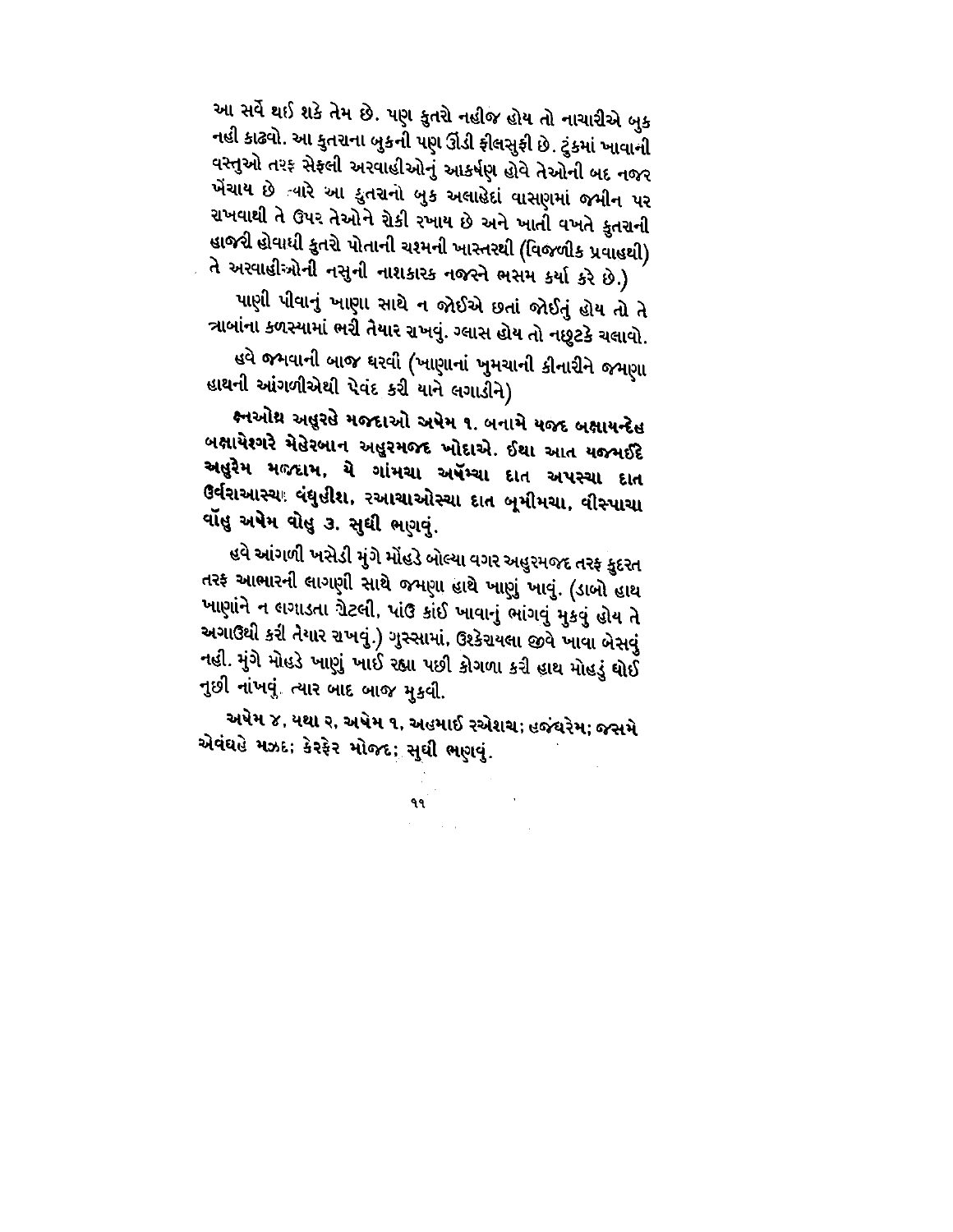પછી મુંગે મોહડે કુસ્તી છોડવી અને ક્નઓથ્ર અહુરહે મજદાઓ અષેમ ૧ ભણી હોરમજદ ખોદાએ આખી ર યથા ૧ અષેમ, પઢતા કુસ્તી બાંઘી અને જસમે અવંઘહે મજદ ! માજદયસ્નો અહમી આખી ભણી અટકવું એટલે જમવાની બાજ પૂરી થઈ.

રાંધેલા ખાણાં ઉપર કોઈપણ જાુદદીનની નજર યા હાથ પડવો નહી જોઈએ. બાજ ઘરીને અજીઠીને ખાવું નહી. ખપજોગ ખાણું પહેલેથી લેવું. બગાડવું નહી. બાજ ધરેલુ ખાણું જો વધે તો કુતરાને યા પક્ષીને ન છૂટકે ખવડાવવું. બને તેટલું જરૂર કરવું.

આપણે શરૂઆતમાંજ જણાવી ગયા કે ખોરાકનો સવાલ બીકટ હોવે તે પર ઘણાં ચુણોચેરા કરવાં નહીં. સામે આવેલી ન્યામત સ્વીકારવી પડે તેવો જમાનો અને કેસાસ છે. બાજ ઘરવાનું નહી ફાવતું હોય અને પાકીઝી નહી જળવાતી હોય તો ખાવા પહેલાં પાદીયાવ-ફુરતી કરી માત્ર ૫) યથા ૩) અષેમ ભણી મુંગે મોંહડે, બોલ્યા વગરે ખાણું ખાવું. ખાતાં શુઘ્ધ વિચારો સાથે એવો મીથ્ર કરવો કે મને, સારા સંજોગથી પવિત્ર ખાણું મળે, મારાં સ્વાનના અંશોને ખોરાક મારફતે ખેંચવ. શક્તિમાન થાઉં. ખાણું ખાઈ રહ્યા પછી હાથ મોઢું ધોઈ નુછીને ૩) **અપેમ વો**હુ ભણવી.

ખાલી પાણી પીતી વખતે પણ પહેલા ૫) યથા ૩) અષેમ ભણવી. અને મુંગે મોહડે અજીઠયા વગર પાણી પી રહ્યા પછી૩) અષેમ ભણવી. એમ કહે છે કે આ બાજની આપણા જમાનામા કોઈ આત્મિક કાર્યસાધકતા નથી. કારણ જે આપણે તો કેસાસનો ખોરાક ખાઈએ છીએ અને તરીકતનો તો નહીજ. માટે આ ઢોંગ સમાન થઈ પડે છે. પરંતુ (દેખાવ કર્યા વગર તરીકતો પાળવાની છે. તેમ આ પળાવવી જોઈએ) ફક્ત હજમીયાતને અથવા હજમીયાત માટે જે દવા લેતા હોય તેને આ મદદ કરે છે.

۹ ၃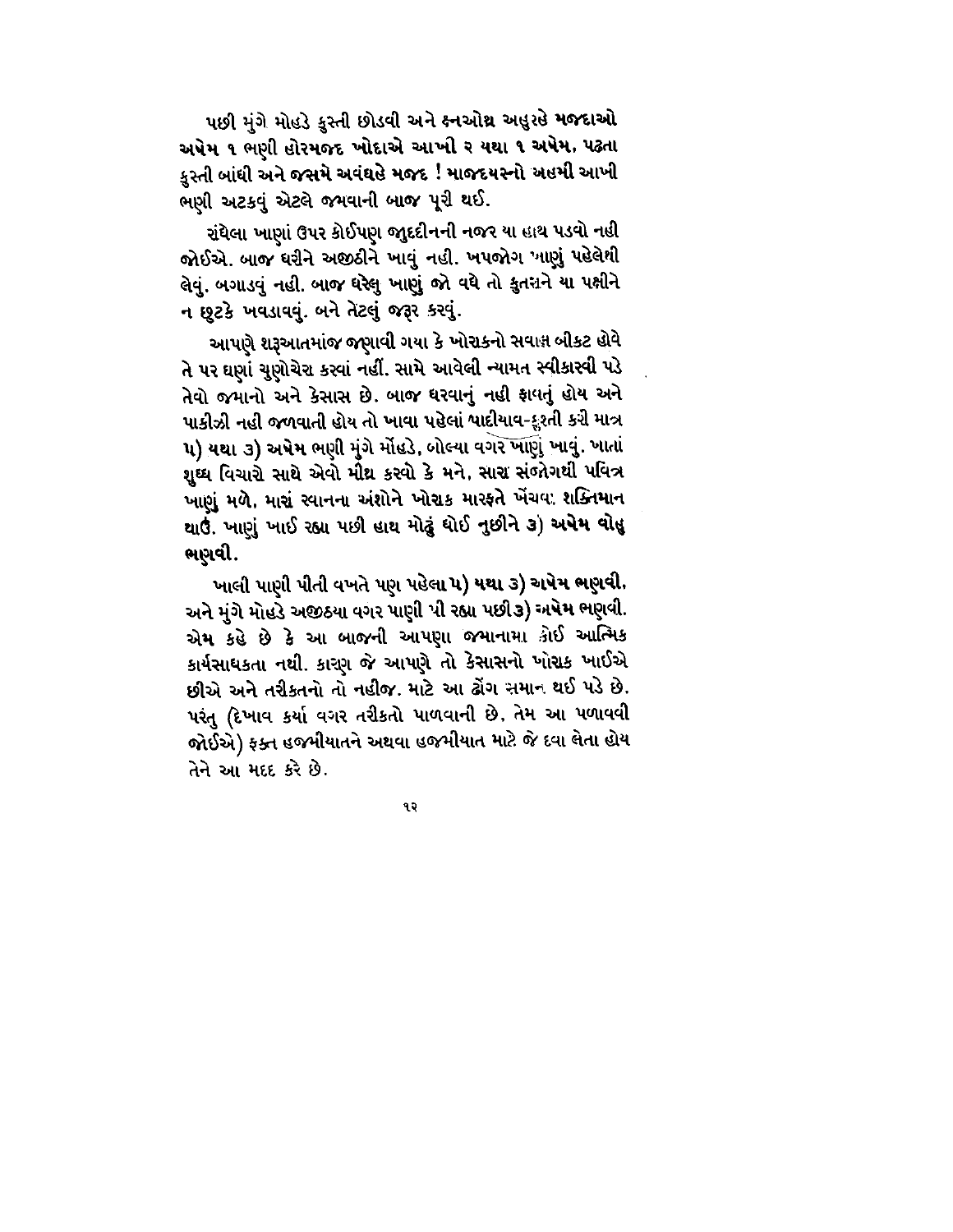## ૫. નખ બાલ કાપતી વખતે ભણવાની નીરંગ (૧)

માથા નાં બાલ, નખ ઉપર નીરંગ લગાડીને પછીજ તેઓને કાપવા. તે પછી ડાંબા હાથ ઉપર યથા ભણતા ત્રણ કશ કરવા અને ડાબા હાથમાં પેલા કાપેલા બાલ/નખનાં પડીકાને પકડવું અને પછી ઘીમેથી સરોશની બાજ "કેમના મજૂદા" ના "અસ્તવઈતિશ અષહે" લગી ઘરવી અને વચમાં ''સ્ત્રઓષેમ અષીમ હુરઓદેમ્'' નુ મોટી ક્નુમનનું વાક્ય આવે તે પદ ભણવુ નહિ. પછી આ માંથ્રો ભણવા.

અષા વોહૂ મનધૂહા યા સ્ત્રુયે પરે મગઆનો. પઇતિ તે મેરેઘ અષો-જાુશ્ત ઈમાઓ સ્ત્રવાઓ વએદયેમિ, ઈમાઓ સ્ત્રવાઓ આ વઅદયેમિ, ઈમાઓ-સે તે સ્ત્રવાઓ મેરેઘ અષો જાુશ્ત્ હારે, અરશ્તયસ્ચ કરેતયસ્ચ, થન્(વરેચ ઈષવસ્ચ એરેજીફ્યો-પરેન, અસનસ્ચ ફ્રદખ્ષન્ય, પઈતિ દએવો માજઈન્યાન્. અષેમ્ વોત્રૂ-૧

(બીસ્તા પઢવું)

સરોશ અશો, તગી તન ફરમાન, શેકફત જીન્, જીન-અવજાર્, સાલારે દામાને અહુરમજૂદ બેરસાદ, અએદૂન બાદ.

તે પછી પેલા ડાબા હાથમાંના પકડેલા પડીકાંને બહાર કોઈ ખૂણામાં યા બહાર ગલીમાં નાંખી દેવું અને બાકીનું સરોશ બાજનું ભણતર "નેમસચા" થી "કેરફેહ મોજદ" સુઘી ભણવું. પછી કપડા કાઢી, કપડા અને શરીર ઉપર ગોમેજ લગાડીને બધા કપડાં ઘોઈને નાહિ લેવું. પછી કપડા પહેરવાં, બે યથા ભણવા, કુશ્તી બાંઘવી - અષેમ ભણતાં પાછળ કુશ્તીનાં લર બાધવા પછી બહાર આવી હાથ મોઢું ધોઈને ફરીથી કુશ્તી કરવી.

าง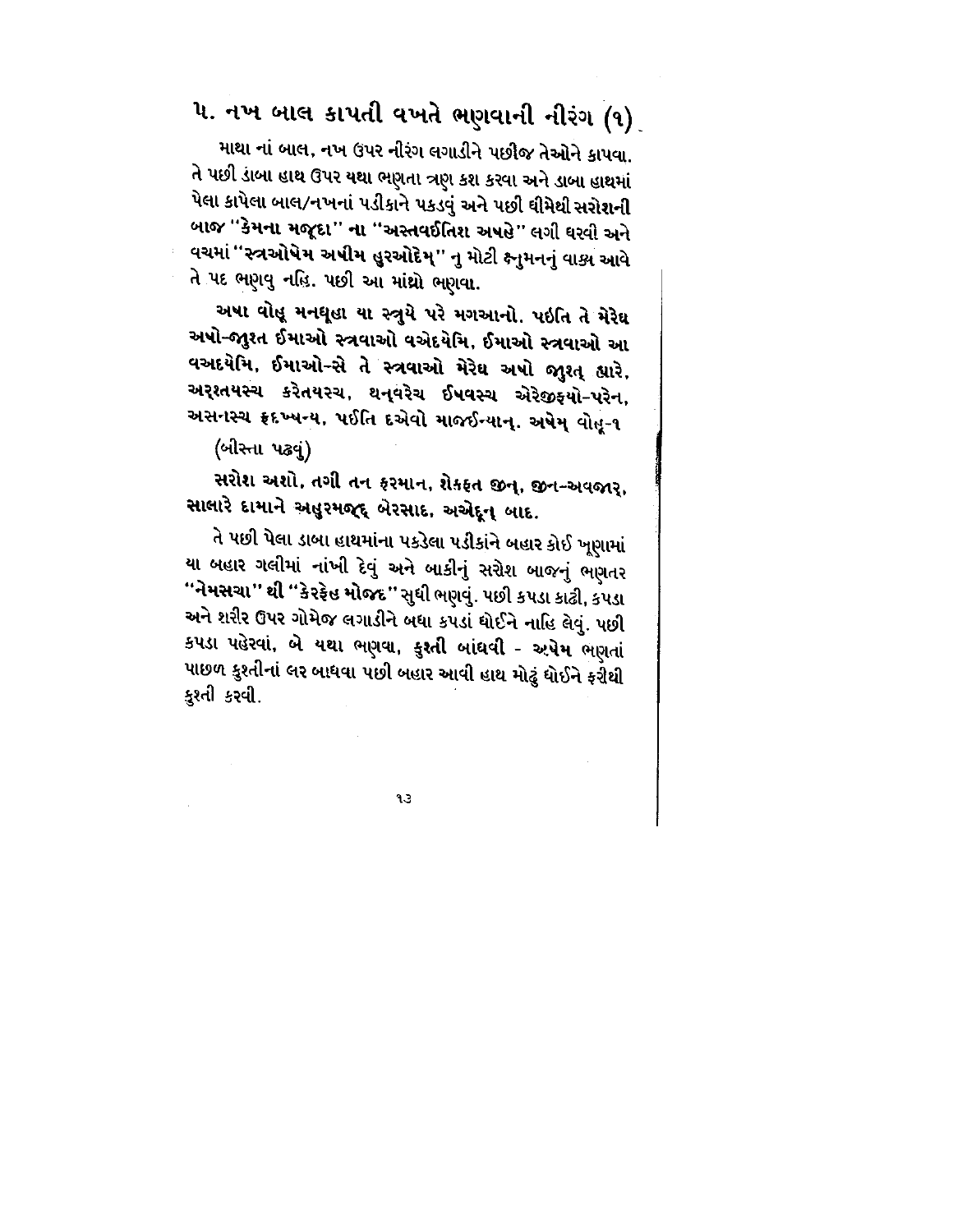## ૬. બાલ માટેની ખાસ બીજી નીરંગ

જે મળમુત્રના ભાગ આગળના બાલો કાપતી વખતે પઢે છે તે વિષેઃ-(સરોષ બાજ આગળી નીરંગમાં જણાવ્યા મુજબ ''કેમના મજ્દા'' ના ''અસ્ત વઈતિશ અષહે'' લગી લેવી.)

(પણ તેમાં સગ્રેશની વડી ક્ષ્તુમન નહિ લેવી યાને સ્ત્રઓપેમ અષીમવાળુ ૫દ મુદલ નહિ લેવું; પછી ૫ઢવું).

અત અખ્યાઈ અષા મજદાઓ ઉર્**વરાઓ વખ્શત.(બીસ્તા પ**ઢવું) સરોશ્ અશો તગી તન્ ફરમાન્, શેકફત-જીન જીન-અવજાર, સાલારે દામાંને અહુરમજૂદ્દ બેરસાદ અએદૂન બાદ.)

(આગળી નીરંગમાં જણાવ્યા મુજબ બાલની વ્યવસ્થા કરીસરોશની બાજ મુકવી).

## ૭. ઈત્તેલામની બાજ (નિદ્રાવશ હાલતમાં મરદને થતી ખલલ માટેની બાજ) $/$ ગોસલની બાજ (Seminal - Discharge)

એક ભણનાર ગણનાર જરથોસ્તી બચ્ચાએ બાજ નાન્મ્પણ થી ધરતા શીખવુ જોઈએ, કારણ કે દરૂછાએ-બુજી અને હીખ્ર (હઈર-નસા) થી લપટાયલા અભડાયલા રહેનારાઓ કદી પણ જરથોશ્તી પાકી પરહેજગારીનો મૂળમાં મૂળ પાઠ શીખતા નથી અને અર્દીબહેરત અમશાસ્પંદ કે સરોશ યઝદને રાજી કરતા નથી. ખલલ થાય કે તરત ઉઠી જઈને વાડે પીશાબ વખતે પઢવાની નીરંગ તરકીબ પ્રમાણે

"વનાહ શેકસ્તેહ સદ હજાર બાર. યથા ૧" પઢીને, વાડામાં જઈને, ત્યા આગળથી રાખેલા નીરંગની બાટલીમાંથી પૂરતો નીરંગ લઈને

 $\mathbf{r}$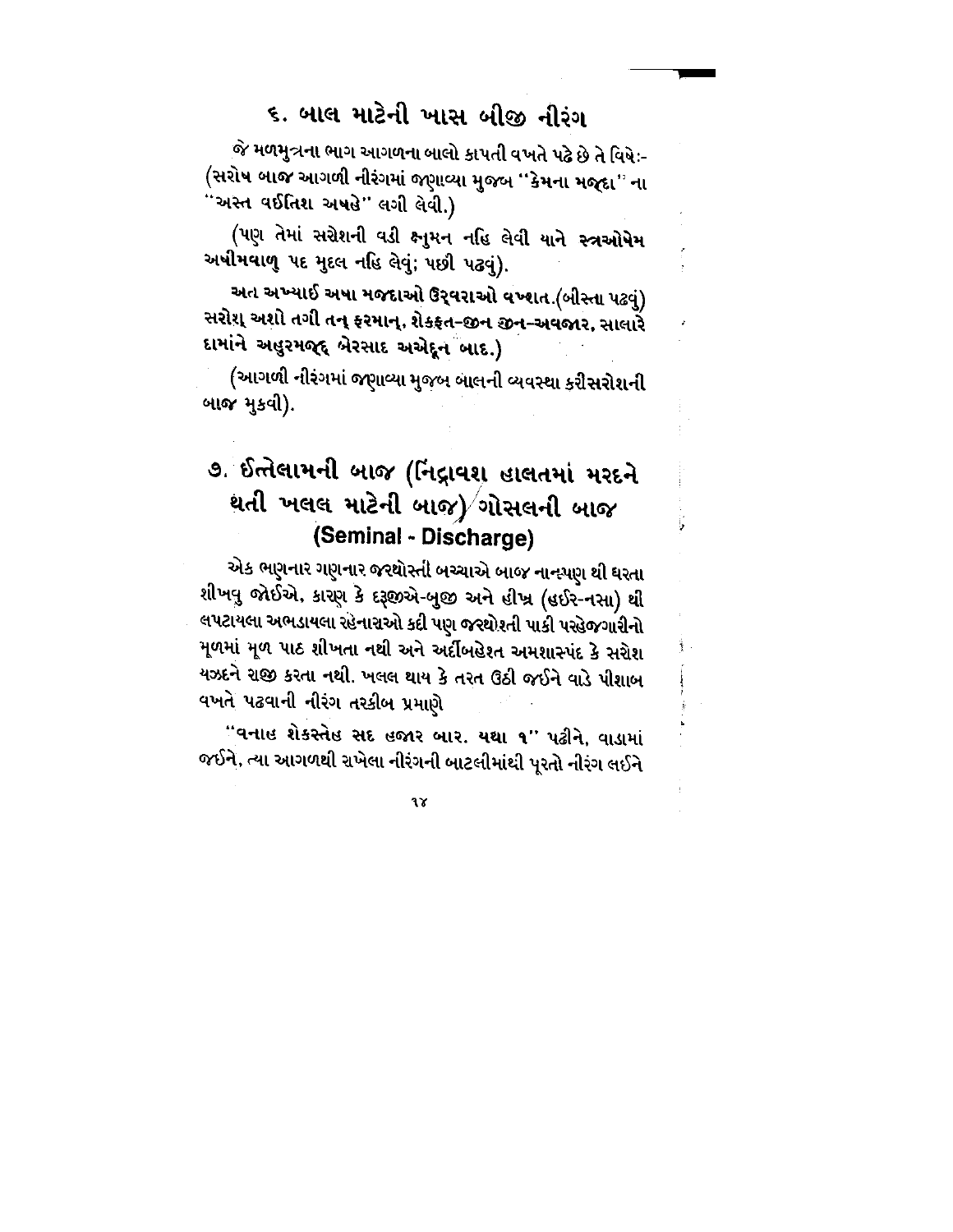ખરાડાયલા અંગ સાફ કરવો, પછી જેટલા કપડાં બગડયા હોય તેને પણ તે જગાએ નીરંગ લગાડીને તસ્ત સાફ કરવાં. પછીથી તરત બહાર આવીને ા્વાડે પીશાબની હાજતની બાકીની નીરંગ પઢવી. તે બાદ નાહવાની મોરીમાં જઈને કપડા ઉતારી ત્યા મોરી ઉપર રાખેલી બાટલીમાંથી નીરંગ લઈ શરીરને લગાડવો. જે બાદ નીચે આપેલી ઈત્તેલામની બાજુ પઢીને બધાં કપડા ઘોઈને નાહી લેવું અને બીજાં કપડાં પહેરીને બે યથા પઢીને કુશ્તી બાંધવી. છેલ્લે ૧ અ**ષેમ પઢી**ને બહાર જઈ કુસ્તી કરવી. સવારનાં ઉઠીને બીજીવાર નાહવાની અલગ ફરજ છે.

આજનાં વખતમાં આટલી તસ્કીબ દરેક જણ કરી શકે એમ છે. એનાં પાલનથી આપણી અઈપી બચી જઈ શુઘ્ઘ થવાથી કામીક ઈચ્છા વાસ્નાનું જોર ઘણુ ઓછું થાય છે. અને ઈત્તેલામ પણ લાંબે ગાળે આવે છે. આજે તો બન્ને ૫ક્ષ પારસી મરદ કે ઓરત દરૂછએ-બુજીની હાલત તેમજ પરણેલાંઓ સંસારની હાલતની કાઈપણ જતન લીધા વગર પોતે અભડાઈ પોતાનો ચેપ આસપાસનાઓ તેમજ ચીજોમાં ફેલાવે છે. જે પહેલાં નંબરની દરૂજી છે. એટલુ પણ નહિ પાળે તો ભણતર ક્યાંથી ફળે? કેટલાક ઓરથોડોક્ષો તો એ હાલત શું છે અને કેટલી ખરાબ છે. તેનું પણ ભૉન ધરાવતા નથી. જરથોશ્તી ફરજયાતમાં ફક્ત ભણતર જ નહિ આવે પણ આવી તરીકતો પણ સમાઈ જાય છે.

#### ઈત્તેલામ ની બાજ

આત્ અઓષે-તે સ્પેન્તયાઈ-આર્મતેએ, સ્પેન્ત-આરમઈતે ! ઈમેમ્ તે નરેમ નિસ્ત્રિનઓમી, ઈમેમ્ મે નરેમ્ નસ્ત્રિનુયાઓ, ઉપસૂરાંમ્ ક્રષો-કેરેતીમ્, વીદુશ-ગાથેમ, વીદુશ યસ્નેમ, પઈતિ-પરશ્તો સ્ત્રવંઘહેમ માંજદરેમુ હદ-હુનરેમ, તનુ-માંથ્રેમ.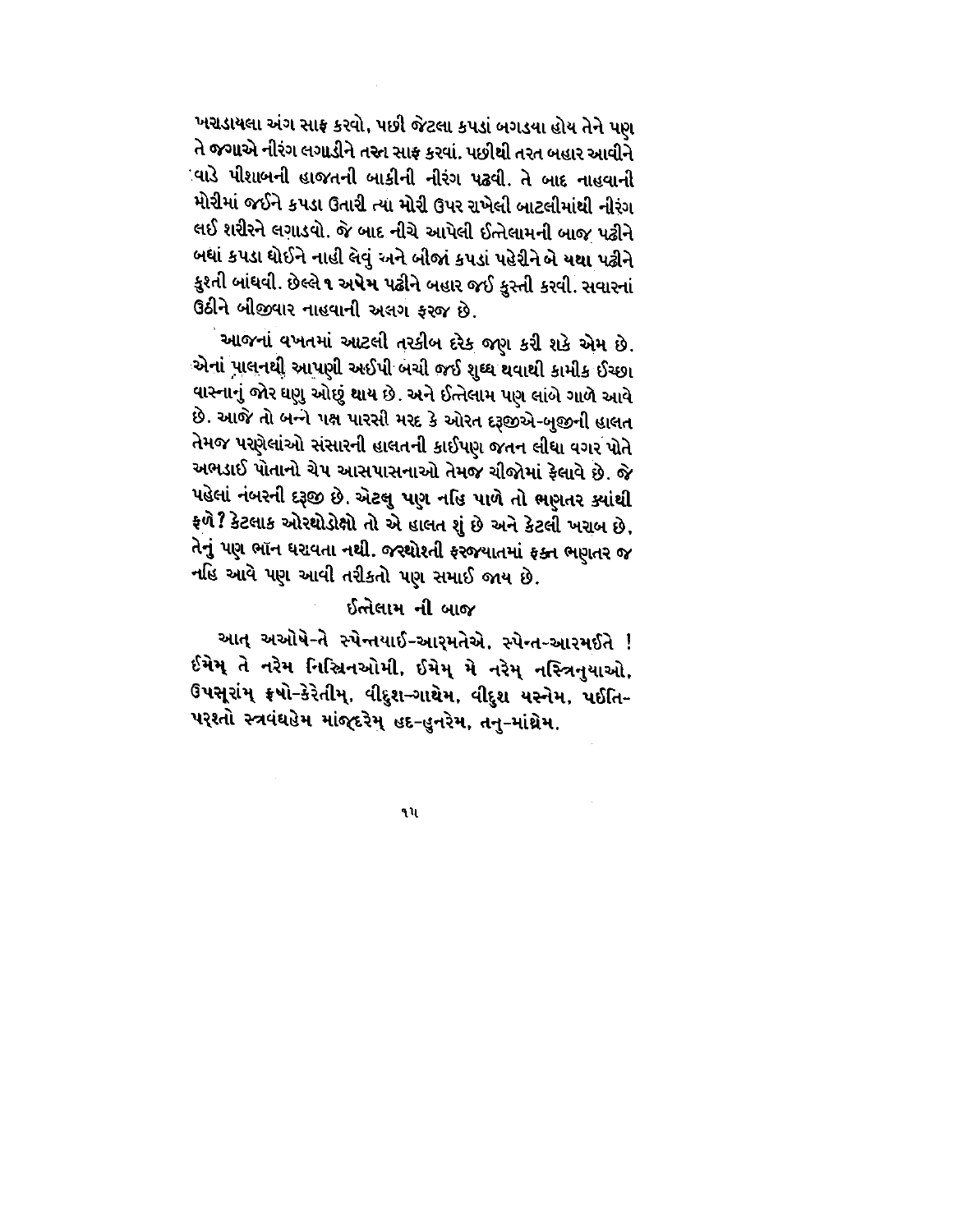આઅત હે નામ ફ્રદઈથ્યાઓ-આતરેન દાતેમ વા, આતરેમ્-ચિથ્રેમ વા, આતરેમ જન્તમ વા, આતરેમ-દખ્યુમ્ વા, કામ્ચિત્ વા આતરે-દાતહે નામ. અષેમ વોહૂ-૧.

આ એક નાજાુક પરંતુ અગતયની બાજ તરીકત હોવે, શરમાશરમી નહિં રાખી, ભાંગ્યુંતૃટયું પણ આનું પાલન થવું જોઈએ, કારણ કે કાંઈ પણ નહીં કરવાથી નુકશાન જયાદા થાય છે. ડો. સાહેબ ફરામરોઝ ચીનીવાલા એ કહ્યુ હતુ કે કાંઈ પણ નહી કરતા હોવ, તો શાયસ્ત લા શાયસ્ત, ન છુટકે, આટલું જરૂર કરવું કે તરો લગાડવો અને ખરડાયલો ચામડીનો ભાગ પાણીથી સાફ કરી પાણીથી આખા દિલને પાસ આપવો, યાને હાથની ખોબલીમાં પાણી લઈ હાથ, પગ, દિલને ચોપડી લેવું, બને તો ત્રણ મસ્તબે આમ કરવું. આ ડો. સાહેબ ચીનીવાલાએ બતાવેલા ઉપાય સાથે કુસ્તી છોડી બે મસ્તબે (વખત) સાબુથી ઘોવી, અને ખરડાયલું પહેરણ બદલી કાઢવું, નહીં થાય તો પહેરણનો ખરદાયલો ભાગ ઘોઈ નાખવો આટલું તો કરવુંજ, પછી ર **યથા ૧ અષમે** ભણી કુશ્તી બાંધવી, અને પછી પાછી કુસ્તી કરવી અને સહવારના ઉઠી નાહી લેવું, અને સર્વે કપડા ઘોઈ નાખવાં. કોઈક વાચક ને આ વાંચતા અજાયબી લાગશે, પરંતુ હમારા એક વડીલની જાુવાનીમાં તેઓના પીતાજી રાતના સુવા જતી વખતે તેઓને યાદ આપતા હતા કે તેઓએ બદલવાના કપડાં નાહાવાની મોરીમાં મુકયાંચ કે?  $\mathcal{L}_{\rm{max}}$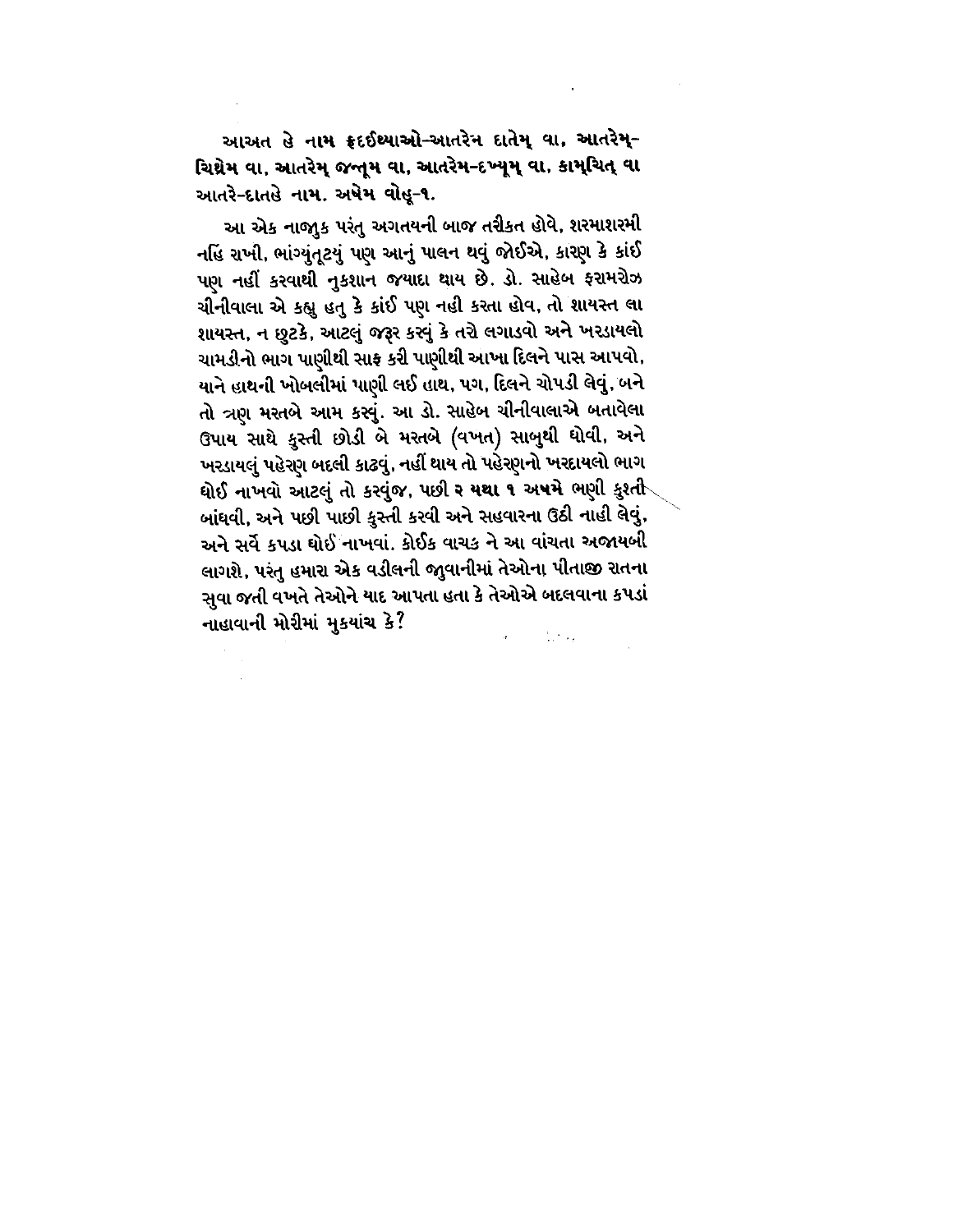## ઉંઘમાંથી ઉઠીને બીછાણામાંજ બેસીને ભણવાની નીરંગ

#### અષેમ વોહુ ૧.

હુમત હુખ્ત હવરશત સેપાસ-દાર હોમ, અજ તો દાદાર અહુરમજદ વેહ અવજાની. પતેત હોમ અજ વનાહ, અવી ગુમાન હોમ અજ હરવસ્તીન યજદાન વ દીન વ રવાન વ વહેશત વ દુજખ વ હમાર વ સેદાશ વ બદન-ઈ-રસ્તાખીજ તનપસીન વ અવસહીનરન આહરમન દીવાન. અહુરહે મજદાઓ રએવતો ખરનંઘઉંહતો અમેષનાંમ્ સ્પેન્તનાંમ. નેમો જરથુસ્ત્રેહ સ્પિતામહે અષઓનો ફ્રવષેએ. અષેમ વોહુ. ૧

અએ ખુદા, માજદયસ્ની જરથોસ્તી દએન ઉપર મને ઉસ્તવાર કર અને હુમત-હુખ્ત-હવરશ્ત તરફ ચલાવ. ભલો એતેકાદ રખાવીને આગળ સદ ગતી કરવાનો નવો સફો શરૂ કરાવ (આવી દુઆ ઉપર મુજબ અવસ્તા ભણતા બિછાનામાં બેઠાં બેઠાં કરવી.)

# રાત્રીએ સુતી વખતે કરવાની ભલી દુઆ

નામ-ઈ-યજદ નામ-ઈ-અહુરમજદ ખુદા અવજાની યઋર-ઈ-યાર યઝ-ઈ-ગુશદાર કસ્ને પઈત્યાર મહેર સ્રોશ યાર સ્રોશ ગુશદાર કસ્ને પઈત્યાર અહુર મઝદાંમ અહુરમઝદ વ અમેષાસ્પંદાન વ મેહેર સ્ત્રોશ રષને નામ-ઈ-યજદ નામ-ઈ-અહુરમજદ ખોદાએ અવજાુની. અમેમ વોત્ (૧).

અએ ખુદા રાત્રીએ આવતા જબુન ગાશકના હોમલાથી મને બચાવવા મહેર-સરોશ-રશ્નેની મદદ મોકલ, કે જેથી હવસી વિચારોમાં હું ચકચુર થાઉં નહિ-સપડાઉં નહિ, અને મને તરી આપતી શાંત ઉંઘ આવે, અને શાંત ઉંઘમાં નેકીની બેદારી ચખે. (જો ઉપરના અવસ્તા નહિ પઢો તોબી આવા વિચારો કરી હવસોની યાદને તોડવાની તબેહ રાખવી કે જેથી તનદરોસ્તીને કાયદો થશે)

۹9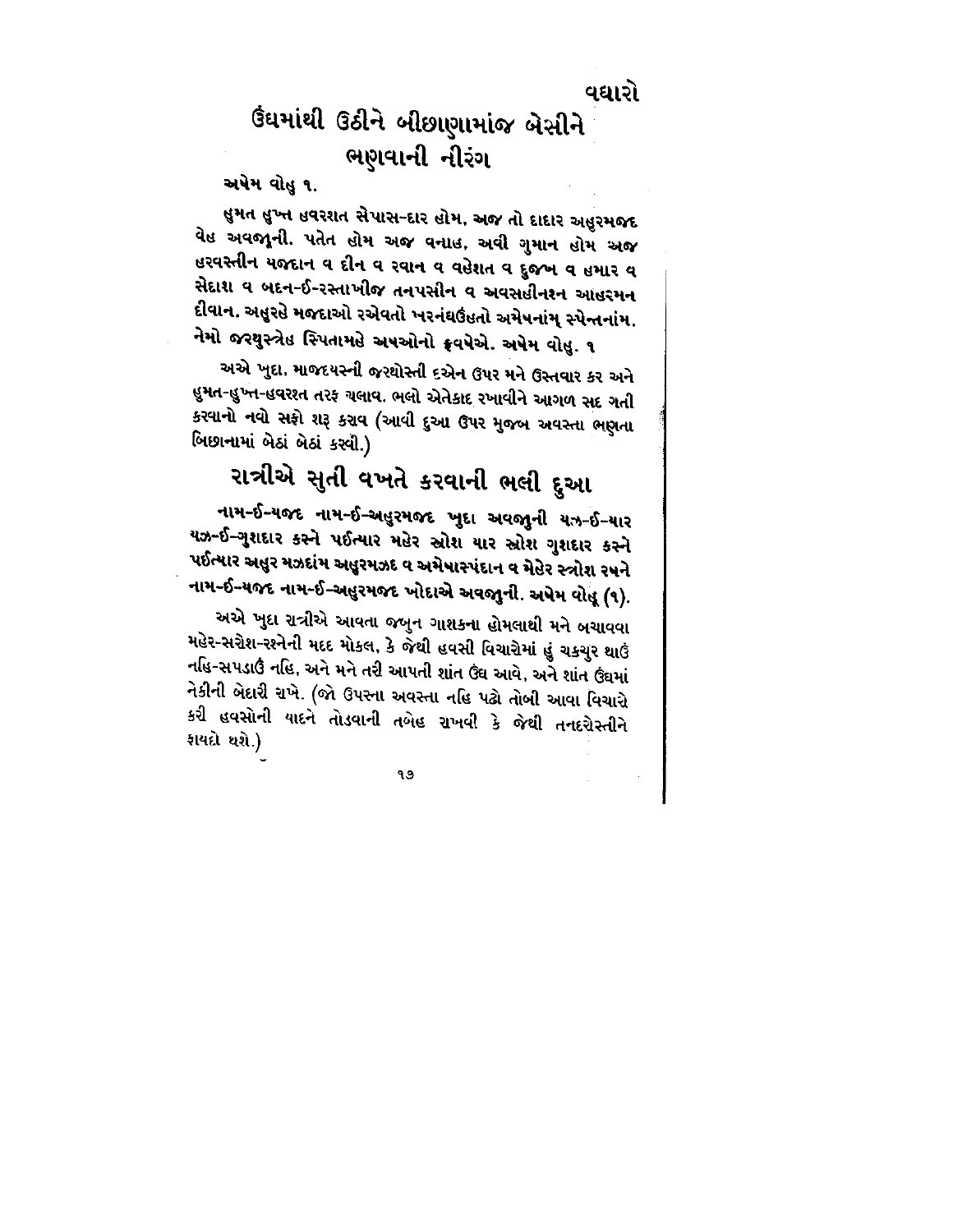વધારો

## તરો-ગોમએઝ-આબેઝર

આ કિતાબના વાચનાર જોશે કે સર્વે બાજની તરીકતોમાં, સિવાય જમવાની બાજની તરીકતમાં, એક વસ્તુનો ઉપયોગ બહુજ કિંમતી, ઉત્તમ અને અચુક છે તે ગોમએઝ, તરો, આબેઝર (સોનાનું પાણી)નો છે. સવારના બીછાના પરથી ઉઠયા પછી 'શેકસતેહ શેકસતેહ શયતાન'ની લેવાની બાજ, હાજતે જતી વખતેની, હમામ યાને નાહતી વખતેની, નખ-બાલ કાપતી વખતેની, ઉંઘમાં ગોસલની હાલત વખતેની બાજોમાં તરાનો ઉપયોગ કરવોજ પડે છે. આ તરો પહેલે મરતબે વરસ્યાજીનો, પછી વગર ખસી કીધેલા ગોધાનો અથવા બળદનો, પછી ગાયનો અને છેલ્રે ન છુટકે બકરીનો છે. એઓના છુપા ભાગ ઉપર ૧૨મું ચખ્ર (મરકજ) બરજીસી ભ્રેસ્પતી ને લગતું છે. બીજા કોઈબી જાનવર યા આદમીના છુપા ભાગ ઉપર ૧૨મું ભ્રેસ્પતીનું ચખ્ર કદી કાર્ય કરતું નથી, પણ ૧૩મું હાશમ યાને મંગળનું ચખ્ર કાર્ય કરે છે. આ ભ્રેસ્પતી ચખ્રનો પ્રવાહ આદર ફ્રોબાને લગતો, અશોઈને લગતો બ્લુ રંગનો, ખાસ્તર (વીજળી) રૂપે ''ગઓ'' વર્ગના છુપા ભાગ ઉપર ચાલુ વહેતો રહે છે. આ પ્રવાહ તરો પોતાની સાથે લઈને ચાર્જ થઈને બહાર પડે છે. તેથીજ ગવનો આબેઝર મુત્ર હોવા છતાં, બીજા કોઈબી મૂત્રથી ઉલટીજ, જુદીજ ખાસ્યત ધરાવે છે. તેથી આપણાં પેગમ્બર સાહેબે વંદીદાદમાં અહરેમનથી અલગ રહેવાના કાયદાઓ સાથે દરૂજીથી દૂર રહીને આબેઝર-તરાનો ચાલુ ઉપયોગ કરવાનું ખાસ ફરમાન આપેલું છે.

તરો, આબેઝર તાજો ઝીલેલો ૭૨ કલાક યાને ત્રણ દિવસ સુધી તે વાપરી શકાય છે, શરીર ઉપર બાહેરથી ચોપડવા માટે જ્યારે નીરંગદીનનો નીરંગ ફક્ત જીંદગીમાં, કોઈક વાર તેના મોકાઓ ઉપર (નહાન, નવજોત, લગન, વિગેરે.) પીવામાં આવે છે.

٩૮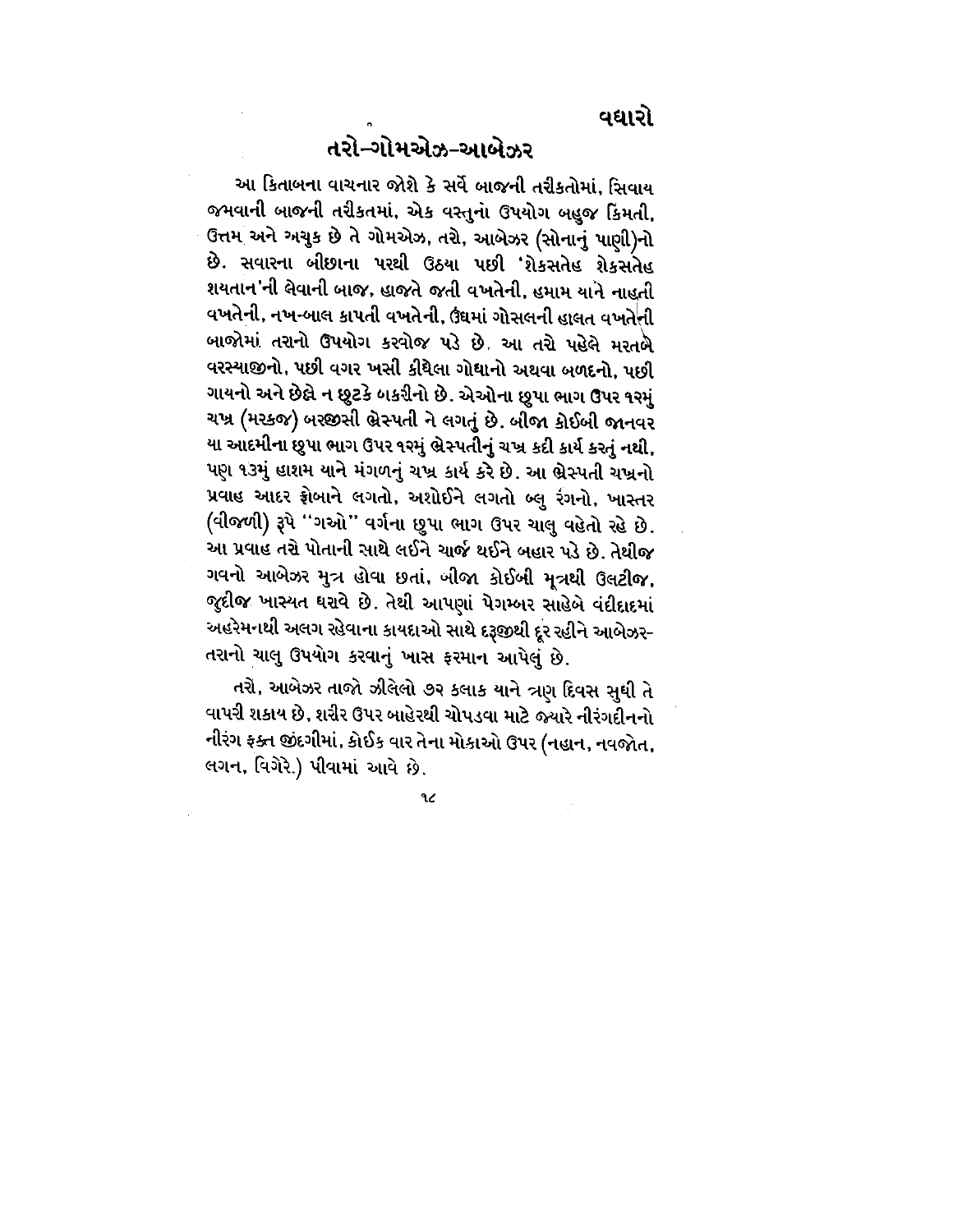### **IMPORTANT BAAJ PRAYERS IN THE LIFE OF A ZARTHUSHTI 1. BAAJ TO BE RECITED IN THE MORNING ON AWAKENING (NIRANG-E-GAOMEZ)**

Take a few drops of Taro in the palm of the right hand (in case of women, use the left palm) and recite the following:

**Shekasteh Shekasteh Shaitan, Ahiriman gajasteh karo kerdar, narasad gajesteh karo kerdar, seeose ameshaspand, Dadaar Ahuramazd pirozgar paak; Ashem Vohu - 1.**

#### **(To be recited thrice)**

After completing the recitation, apply the Taro first on the right hand (downwards from the elbow) while reciting one Yatha Ahu Vairyo. Then apply it similarly on the left hand, face, right foot and left foot, praying one Yatha Ahu Vairyo each time. Women must apply the Taro first on the left hand then the right hand; after which comes the face, the left foot and lastly the right foot, praying a Yatha Ahu Vairyo each time.

After the Taro has dried up completely, the hands, face and feet must be washed thoroughly with plain water.

\* During this Tarikat your thought should be "O Almighty, during my sleep, the attack of the Dark side of Nature on me may become weak and nullified in the brightness of the Sun, and may Spenta - Armaity (Mother Earth) take the same into her fold."

Note: "Shayast la shayast" means in the last resort if you are unable to procure Taro, use Sour Lime or Ash. Of course, the effectiveness will be lesser than Taro.

\* After this exercise, one may proceed with the rest of the toilet procedures.

#### **2. BAAJ TO BE RECITED WHILE PROCEEDING TO ANSWER THE CALL OF NATURE.**

Before going into the toilet, one must recite softly, as far away from the toilet as possible (at least  $10^{1/2}$  feet away).

**Vanaah shekasteh sud hazaar baar. Yatha Ahu Vairyo - 1** 

After completion, one must recite aloud.

**Ashem 3** 

**- Humatanam Hukhtanam Havarashtnam, yadacha Anyadacha, verejyamnanamcha vaverejannamcha mahi aibi-jaretaaro naenestaro, yathana vohunam mahi - (Recite twice)** 

**- Hukhshathrotemai baat khshathrem, ahmat hyat aibi-dademahicha, chishmahicha, havaanmahicha hyat mazdai ahurai, ashaicha vahishtai - (Recite thrice)** 

**Yatha – 4**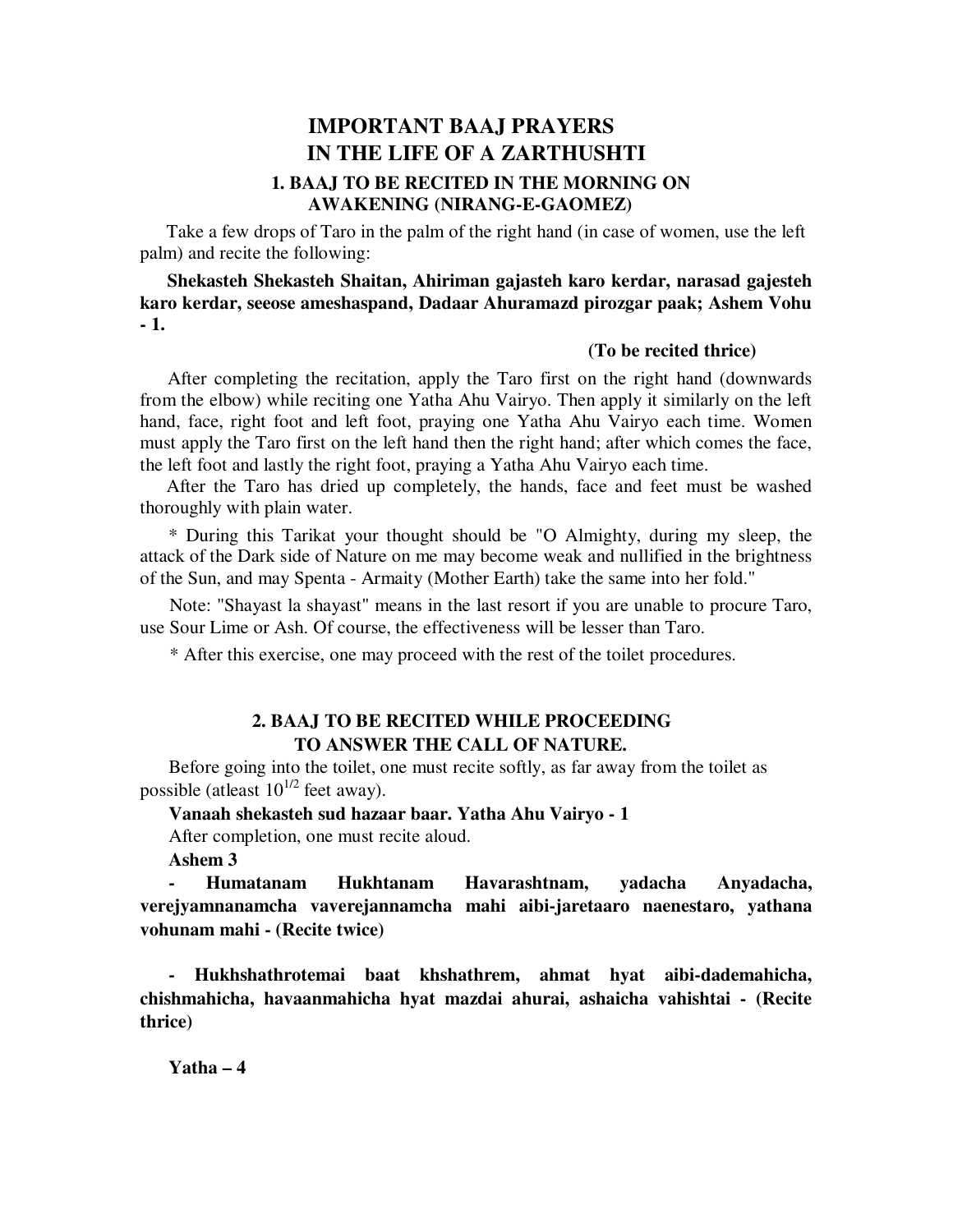#### **Ahunem vairim yazamaide; ashem vahishtem sreshtem ameshem spentem yazamaide.**

#### **Yenghe Hatam - 1. Ashem -1**

After completing the above recitation one must perform the Paadyaab - Kusti without fail.

During this Baaj one must not speak at all, as it is not only very unhygenic because of seen and unseen microbes present in such a situation, but our personal magnetism gets damaged. During ablution our thought should be that 'Asare Roshni' should increase and 'Asare-Tariki' decrease. The very essence of taking the 'Baaj' is to build a temporary vibration wall to surround us so that our 'Khoreh' will get protected and whatever little bad effect is left in the 'Aipi' (our personal atmosphere) will get cleansed up by doing Padyaab-Kusti.

While urinating one should take care that droplets of urine don't touch our clothes or skin. This is best achieved if we have a little patience after passing urine, so any leakage stops completely. Utilization of water should be avoided, it should be dried up. Strictly speaking as per Zarthushti Din, we cannot pollute water by urinating or passing stools in it, if we do so, it is a sin, but in the present world, where flush toilets are in existence, we cannot help it but to ask for forgiveness by repenting for our helplessness.

#### **3. BAAJ TO BE RECITED AND TARIKAT TO BE OBSERVED WHILE PROCEEDING FOR A BATH.**

After removing all the clothes including footwear, one must stand in one place facing the appropriate direction as per the prevailing Gah. Then the left hand palm must be placed on the bare head and the index finger of the right hand must be placed on the navel. (Ladies must place their right hand palm on their bare heads and the left index finger on the navel) after which the following Baaj may be recited, in whispering tone.

#### **Khshnaothra Ahurahe Mazdao. Ashem Vohu (3)**

**Fravarane Mazdayasno Zarathushtrish Vidaevo Ahura tkaesho. (Recite here the appropriate Gaah). Sraoshahe ashyehe, takhmahe, tanu-manthrahe, darshi - draosh ahuiryehe, khshnaothra yasnaicha vahmaicha khshnaothraicha frasastayaecha, Yatha Ahu Vairyo Zaota fra me mrute atha ratush ashatchit hacha, fra ashava vidvao mraotu.** 

**Ahunem vairim tanum paiti (3) Yatha Ahu Vairyo (1) Kem na Mazda to be recited till Astavaitish Ashahe.**

After the above recitations, one must apply Taro, if not, then juice of sour lime or a little ash from the household fire all over the body once or more than once, and wait for it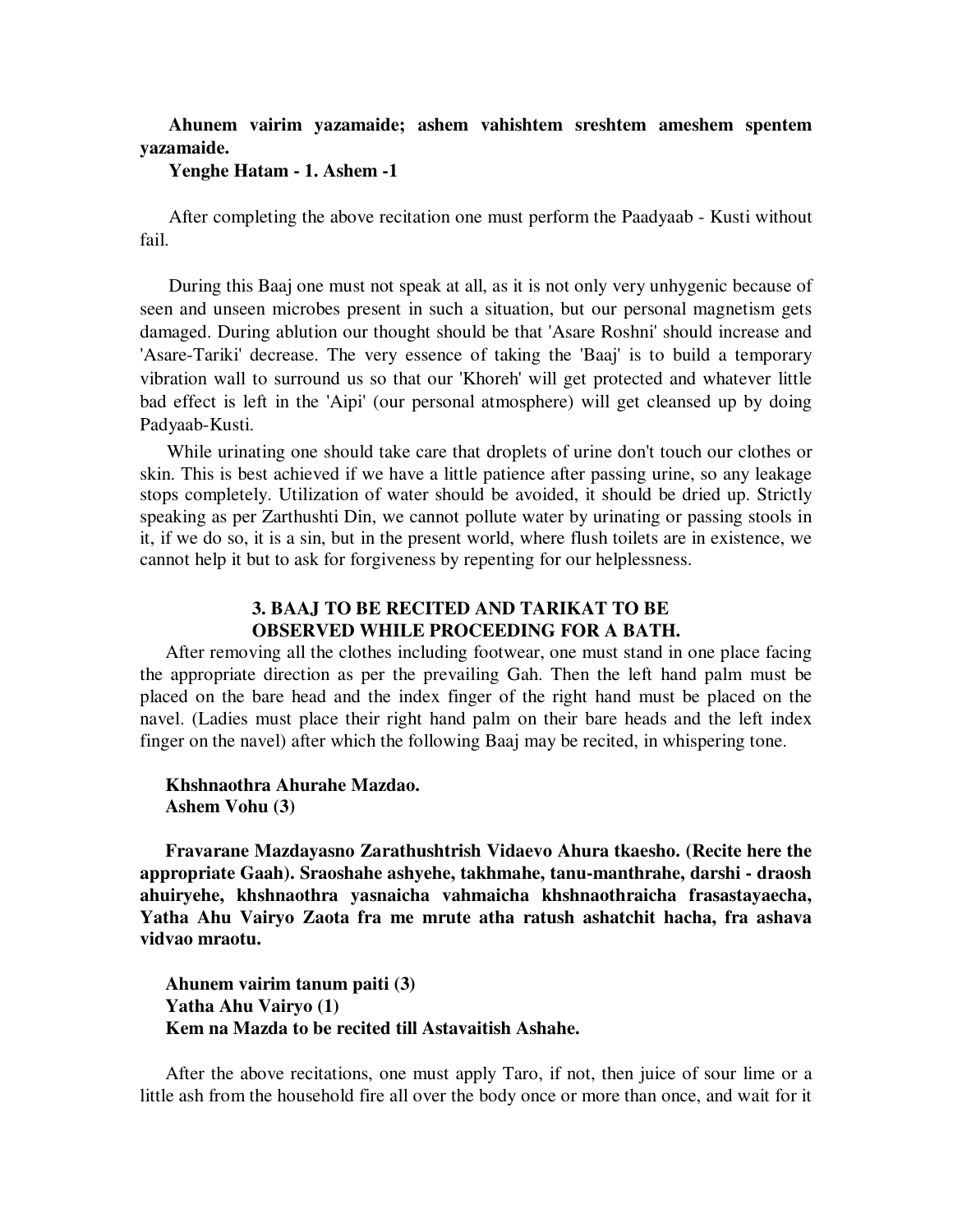to completely dry off. Then proceed with the bath. All this must be completed without speaking in- between. After the bath, step out into a dry place, put on your clothes, hang your Kusti around your neck (like a shawl) and then take the Kusti in your hands, put your index finger (known as Barjishi finger - next to your thumb) on your navel (right hand for men, left hand for women) and recite

#### **Nemascha ya Armaitish Ijacha (3). Ashem Vohu (1)**

Remove your finger from the navel and recite **Ahura Mazda Khodai** and retie the Kusti and then pray **Jasa me Avanghe Mazda** (just as you would while reciting the Kusti prayers). After the above recitation pray as under:

#### **Yatha (2)**

**Yasnemcha vahmemcha aojascha zavarecha afrinami, Sraoshahe ashyehe, takhmahe, tanu - manthrahe darshi - draosh ahuiryehe.** 

#### **Ashem Vohu (1), Ahmai Raeshcha, Hazanghrem, Jasa me avanghe Mazda, Kerfeh Mozd.**

After this do full Padyaab - Kusti.

**Note:** Keep all your clothes, etc. ready to avoid speaking and asking for things when you are without Sudreh/Kusti in the bath. Whilst removing clothes, first remove Kusti, then Sudreh, Pyjama, head gear and then footwear.

At the time of applying Taro, one should think that the Good Lord will help him in trying to make his "Aipi" pure, due to which, the work of his 'Kehrp' will be easy - May he discontinue to have bad thoughts words and deeds, may he remain away from Sins, and do Patet. May the body Azda, and Aipi go on becoming pure, so that the 'Kehrp' gets nourishment throughout life and that after death the 'Se-shab' - halting period - becomes less.

After this, when Taro dries up, hands should be washed (again if male, right hand first, female opposite), water should be poured on the head and body. Avoid taking bath facing North.

After the bath, whilst dressing, first head should be covered, then feet, then pyjama, then Sudreh (if male right hand should be put first in sleeve, if female, left) keep Kusti on the shoulders, come out from the bathroom, wash your face, dry it and complete the Baaj. All this only if ideal conditions prevail. Not if you are rushing to catch the 8.20 fast.

(Whilst not entering into the significance of keeping palm on the head and index finger on the navel, suffice it to know that inner palm has the effect of the Moon, which when connected with the head takes over as **Sarosh Yazad** temporarily, who is away from an individual during this particular time. One may call this an invisible cap.

Navel and index finger both have Jupiterian effect. Near the navel the battle between Spena, and Ghana (good and evil) usually goes on, and by keeping the Barjisi finger on the navel, the lower portion of the body, where putridity also accumulates, those organs will have the patience like Spenta Armaity - mother earth to remain in that hell-like place).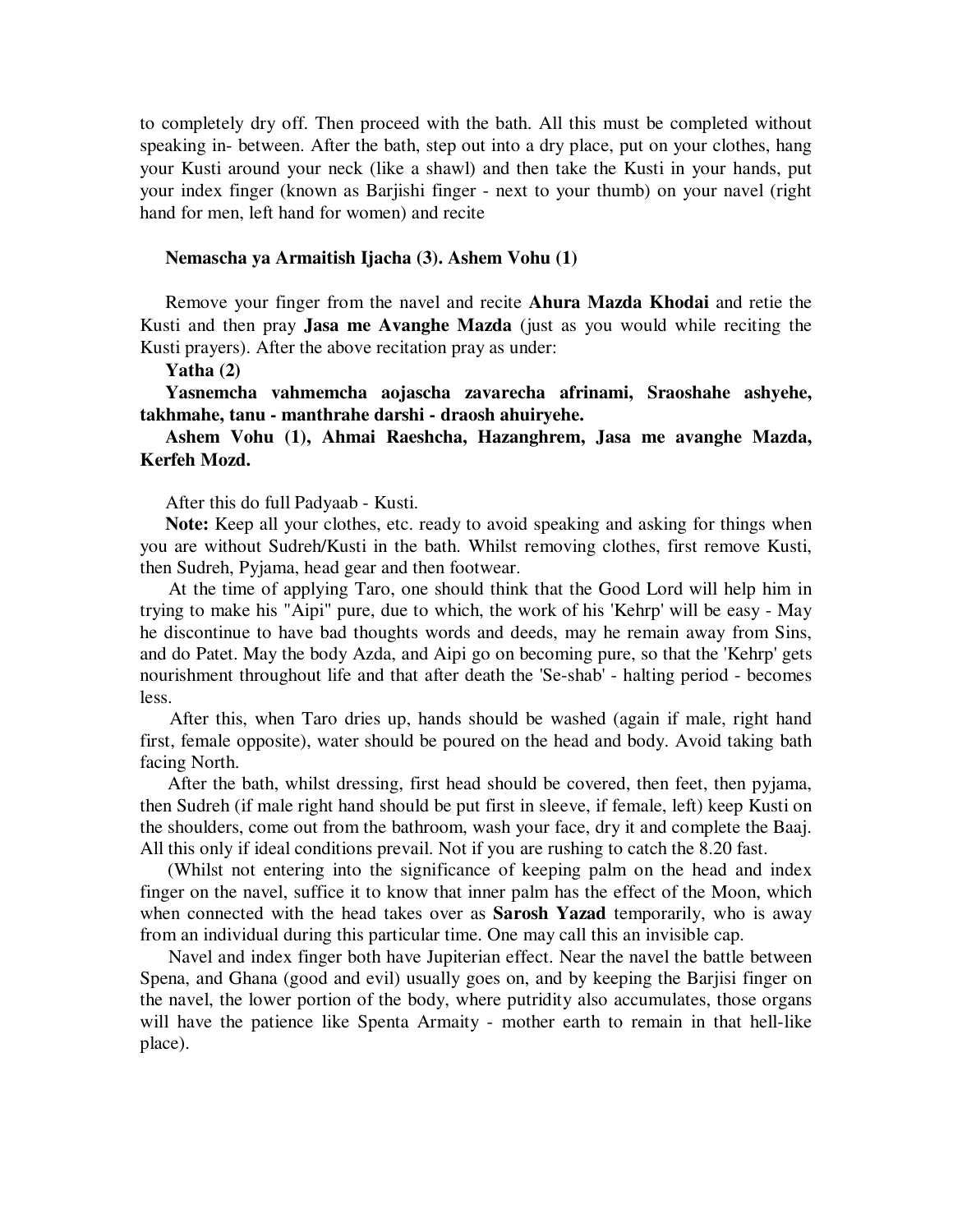#### **4. BAAJ TO BE RECITED WHILE PROCEEDING TO EAT**

Before dining, the Paadyaab - Kusti must be performed. Then the following must be recited.

**Ba naam - e - yazad - e - bakhshayandeh - e - bakhshayashgar-e-meherbaan Ahuramazd Khodai. Etha aat yazamaide, ahurem mazdam, ye gaamcha ashemcha daat, apascha daat urvaraaoscha vanghuish, raochaoscha daat bumimcha, vispacha vohu. Ashem Vohu 3.** 

After praying the above, one must dine in silence, offer thanksgiving to the Almighty, wash oneself and then pray as under:

#### **Ashem Vohu 4, Yatha Ahu Vairyo 2, Ashem Vohu 1**

#### **Ahmai Raescha, Hazangharem, Jasa me Avanghe Mazda, Kerfeh Mozd.**

One should not talk whilst eating, drinking of water with the food should be avoided, one should not get up whilst eating, and take care that whatever will be required is at hand. One should-avoid eating when one is angry. As far as possible one should utilize right hand only for eating. As per the appetite and requirement only one should take food for oneself and take care that he doesn't waste the same.

It is argued that this Baaj has no spiritual utility in the present times as we are not taking food (Khorakh) of Tarikat. Hence taking this Baaj would be a mockery. But whilst agreeing with this to a certain extent it cannot be denied that this recitation of Avesta, if not anything else, will be surely helpful in digesting the food or help whatever medicine you are taking for digestion. We leave it to the discretion of the readers to do as they deem fit.

#### **5. BAAJ TO BE RECITED WHILE CUTTING NAILS OR THE HAIR ON THE HEAD**

The hair on the head and nails must be cut only after applying Taro thereon. After cutting them, draw three circuits on the left hand palm while praying **Yatha Ahu Vairyo** and hold the packet containing the cut hair and nails therein.

Then in whisper pray the **Sarosh ni Baaj** till **'Astavaitish ashahe' in Kemna Mazda.** Remember not to pray the following Khshnuman **'Sraoshem Ashim huraodem verethrajnem fradatgaethem ashavanem ashahe ratum yazamaide'** which appears before the **Kemna Mazda.** Then recite as under:

**Asha Vohu manangha ya struye pare magaono. Paiti te meregh asho-juust imao srvao vaidyemi. Imao srvao aa - vaidyemi, imao-se te srvao meregha asho juust hyare, aresthyascha karetayascha, thanvarecha ishvascha erezifyo-paren, asnascha fradakhshnya, paiti daevo Maazaniyanam. Ashem Vohu 1.** 

Then pray in whisper as under:

**Sraosh asho, tagi tan farman, shekaft-zin, zin-avzaar, salare damaane Ahuramazd beresad, aidun baad.** 

After that throwaway the packet containing the hair and nails in a secluded place outside and complete the rest of the **Sraosh Baaj** from **"Nemascha"** to **"Kerfeh Mozd".** Then remove all the clothes, apply Taro on the clothes and body, wash the clothes and take your bath. Then wear your clothes, retie your Kusti by praying **2 Yatha and 1 Ashem.** Then come out and wash your hands and face. Then re-do the **Paadyaab-Kusti.**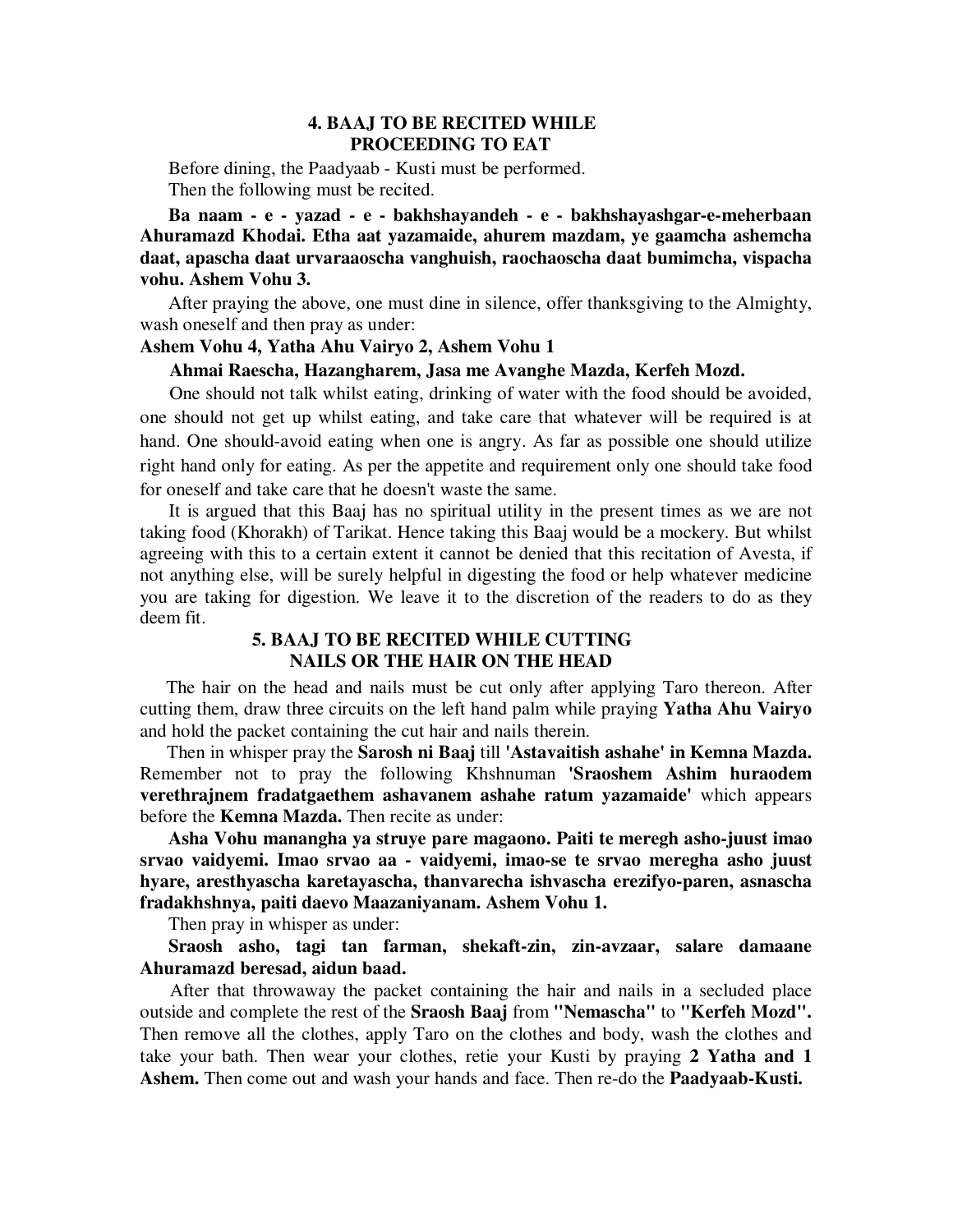#### **6. BAAJ TO BE RECITED WHILE CUTTING THE HAIR NEAR THE PRIVATE PARTS (PUBIC HAIR).**

Follow the same procedure as given in para 1 and 2 of the earlier Baaj i.e. for cutting the hair on the head. Then recite the following:

**At akhyai asha mazdao urvarao vakhshat.** 

Then recite softly - **Sraosh asho tagi tan farmaan, shekaft -zin, zin avzar, salaare damaane Ahuramazd beresad, aidun baad.** 

Then follow the same procedure as given in the earlier Baaj for disposal of the hair and for cleansing oneself.

#### **7. BAAJ TO BE RECITED BY MEN WHEN FACED WITH THE SITUATION OF NOCTURNAL EMISSION (WET DREAM)**

As soon as nocturnal emission takes place, one must immediately get up from the bed and pray the Baaj prior to visiting the toilet viz. **"Vanaah shekasteh sud hazaar baar -**  Yatha 1". After reciting thus, enter the toilet and, with the Taro previously stored there, clean the soiled parts of the body. Then, immediately clean the soiled parts of one's clothing with Taro. Then come out of the toilet immediately and finish the **rest of the Baaj** to be prayed after answering the call of nature.

Thareafter, go to the bathroom, remove all the clothes and apply Taro, previously stored there, all over the body. Then recite the following:

**Aa-at aoshe-te spentyai - armate, spenta-armaite! Emem te narem nistrnomi, emem me narem nistrnuyao, uup suram frasho-keretim, vidush-gaathem, vidushyasnem, paiti-parashto sravanghem mazdarem had-hunarem, tanu-manthrem.** 

**Aa-at he naam fradaithyao - aatrem daatem va, aatrem - chithrem va, aatrem zantum va, aatrem dakhyum va, kaamchit va aatre - daathe naam. Ashem Vohu 1.** 

Now wash all your clothes and bathe. Wear fresh clothes, pray **2 Yathas and 1 Ashem** and tie the Kusti. Step out of the bathroom and perform the kusti again.

On awakening in the morning, take a bath again by following the usual Baaj procedure.

This is a delicate but an important Baaj Tarikat which should not be ignored. Although a little embarrassing for a male member of the family to follow at present in small houses, and because of absence of this kind of knowledge for many years for others to understand its importance, it becomes a bit difficult, nonetheless it should be performed, to the extent possible, by an individual from the time of youth.

Not following this 'Tarikat' causes untold damage. Dr. Sahib Framroze Chiniwalla has said that instead of doing nothing, atleast one should get up from the bed at once after seminal-discharge, go to the toilet/bathroom clean the portion of the soiled cloth or better still change it, (one should always keep one pair of Sudreh and pyjama in the bathroom for such eventuality), take water in the palm of your hand and spread it over your full body once or twice, clean the portion of your skin made dirty by water. Before applying water, if you have Taro, do apply it, it would be a plus point. Also clean your Kusti twice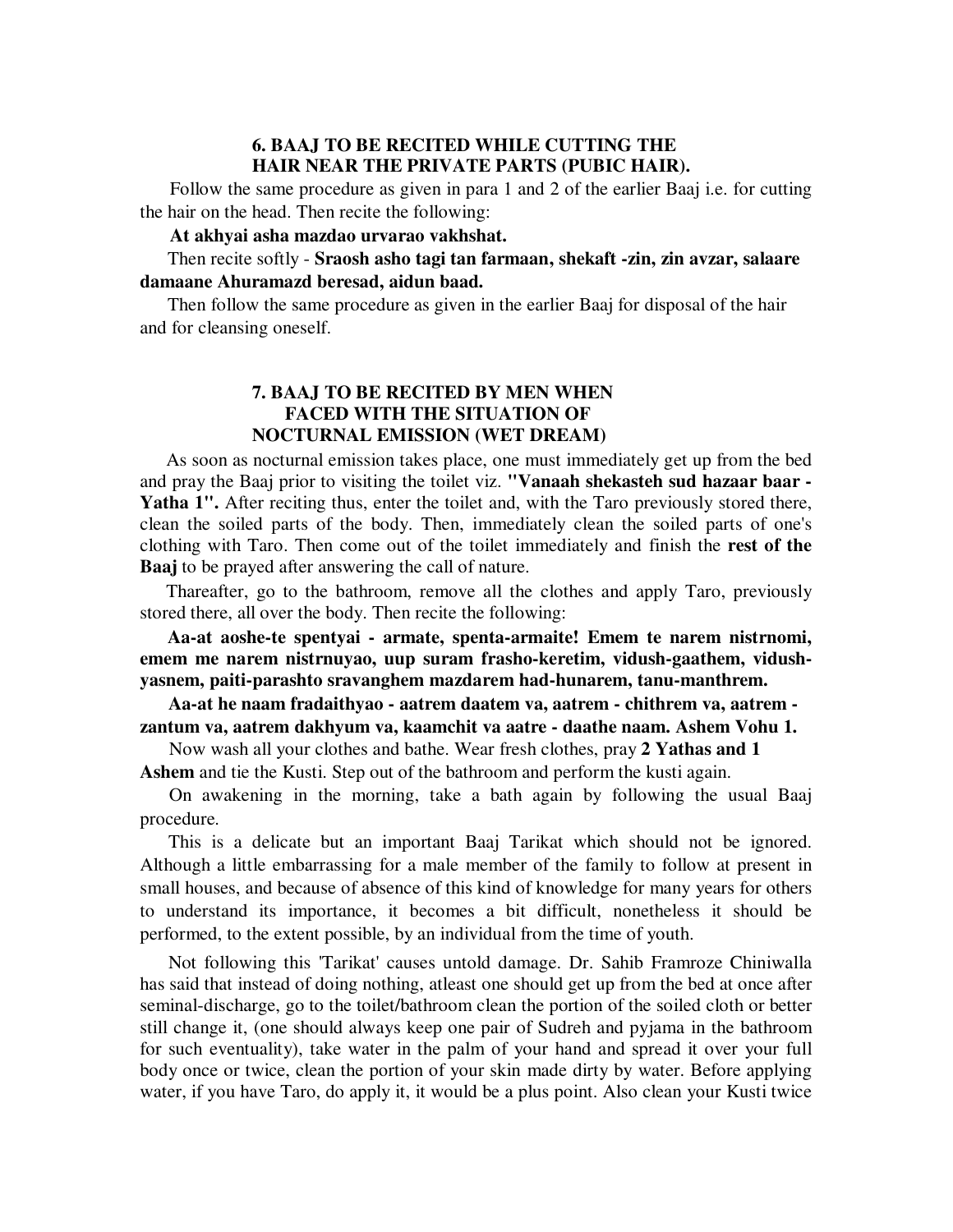with soap and water and then coming out of the bathroom tie up the kusti with **2 Yatha and 1 Ashem,** Perform the kusti again, and after getting up in the morning go for bath and wash all the night clothes.

By praying this Baaj the frequency of nocturnal emissions will decrease, provided one helps himself by self-control of thoughts and deeds.

**Additional** 

### **Unghmathi Uthine Bichhanamaj Besine Bhanvani Nirang**

**Ashem Vohu-1** 

**Humata Hukhta Hvarashta sepas-daar Hom, aaj to Dadaar Ahuramazd veh avajuni. Patet Hom aj vanaah, avi gumaan hom aj harvasteen yazdaan va din va ravaan va vahesht va dajukh va hamaar pa sedash va budan-e-rastakhij tanpaseen va avashinavan aharman divaan. Ahurahe Mazdao vaevato khrenanghavato ameshnaam spentanaam. Nemo Zarathushtrahe Spitamahe ashono fravashe. Ashem Vohu-1.**

Aae Khuda Mazdayasni Zarathosti daen upar mane ustavaar kar ane humata-hukhtahvarasht tarat chalav. Bhalo aetekaad rakhavine aagal sud gati karvano navo safo sharu karav (Aavi dua upar mujab avesta bhanta bichhanama betha betha karvi.)

#### **Ratre Suti Vakhate Karvani Bhali Dua**

Aae khuda ratrie aavta jaboon gashakna humalathi mane bachavva Meher-Sraosh-Rashne ni madad mokal, ke jethi havasi vicharoma hu chakchur thau nahi-sapdau nahi, ane mane tari avti shant ungh aave, ane shant unghma nekini bedaari raakhe. (Jo uparna avesta nahi padho tobi aava vicharo kari havasona yadne todvaani tabeh rakhvi ke jethi tandarostine faydo thashe)

**Avesta: Naam-e-yazad naam-e-Ahuramazd khuda avazani yaz-e-yaar, yaz-egushdaar kasne paitiyaar meher sraosh yaar sraosh gushdaar kasne paityaar ahuramazdaam ahuramazd va ameshaspandaan va meher sraosh rashne naam-eyazad naam-e-Ahuramazd khodae avajuni. Ashem Vohu-1** 

#### **Additional**

#### **TARO/GAOMEZ/AB-E-ZAR**

Readers of this book must have observed that in all the Baaj Tarikats (except Jamvani Baaj i.e. Baaj recited while proceeding to eat) Taro/Gaomez/ Ab-e-Zar (golden water) forms an indispensable and primary element. Taro (urine) of the Varasiaji has the highest efficacy followed by that of uncastrated bulls, oxen, followed by that of a cow. If all these are not available only then the Taro of a goat may be used.

In all these animals, the 12th Chakhra (Plexus) which is connected with Barjis-Jupiter